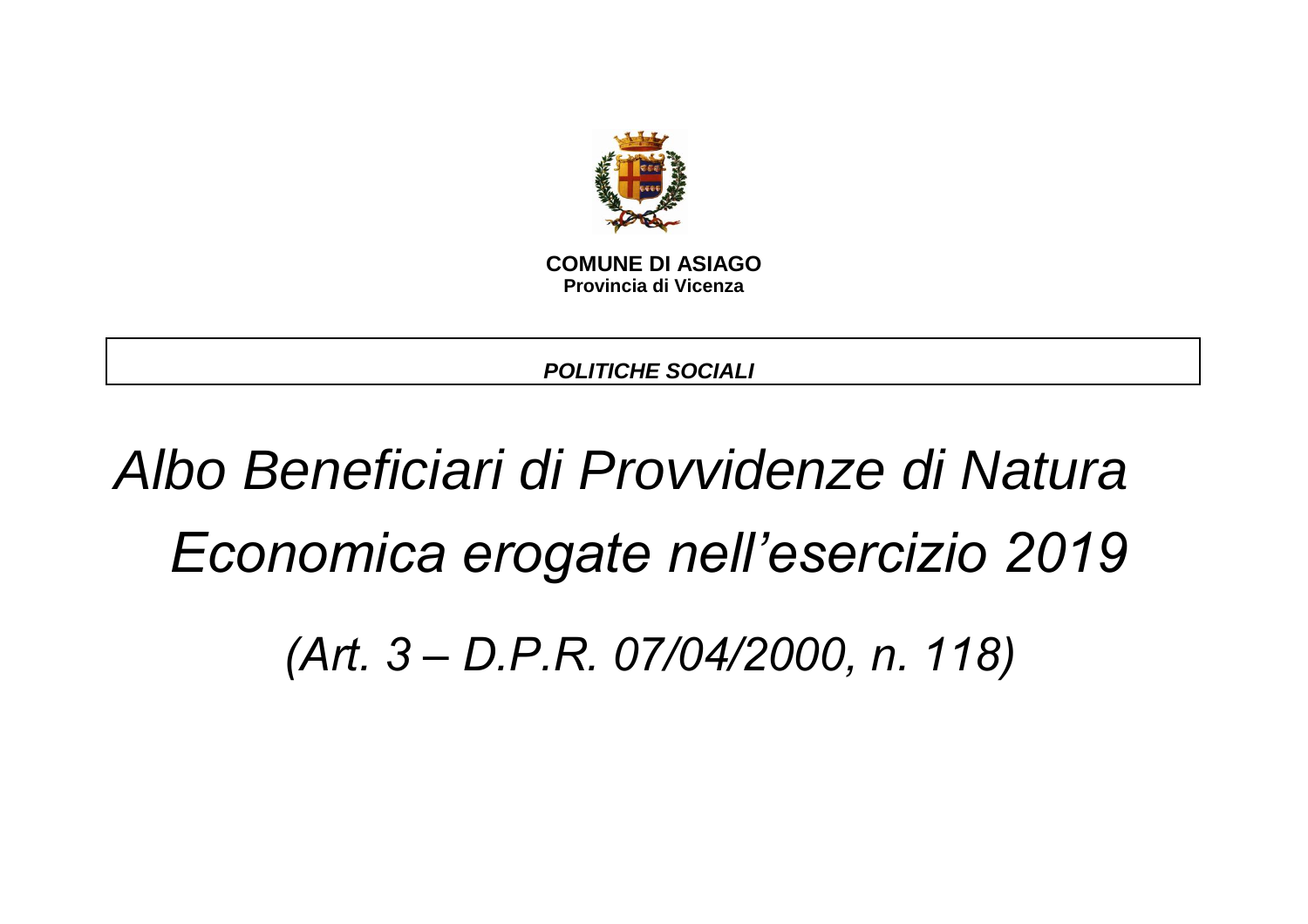| <b>INDICE</b>                          |                       |
|----------------------------------------|-----------------------|
| <b>SETTORE</b>                         | Pagina                |
| ATTIVITA' UMANITARIE                   |                       |
| ATTIVITA' CULTURALI ED EDUCATIVE       | $2 - 3 - 4$           |
| ASSISTENZA E SICUREZZA SOCIALE         | 5-6-7-8-9-10-11-12-13 |
| <b>ATTIVITA' SPORTIVE E RICREATIVE</b> | 14                    |
| <b>ATTIVITA' PRODUTTIVE</b>            | 15                    |
| <b>INTERVENTI VARI</b>                 | 16                    |
| <b>QUADRO RIASSUNTIVO</b>              | 17                    |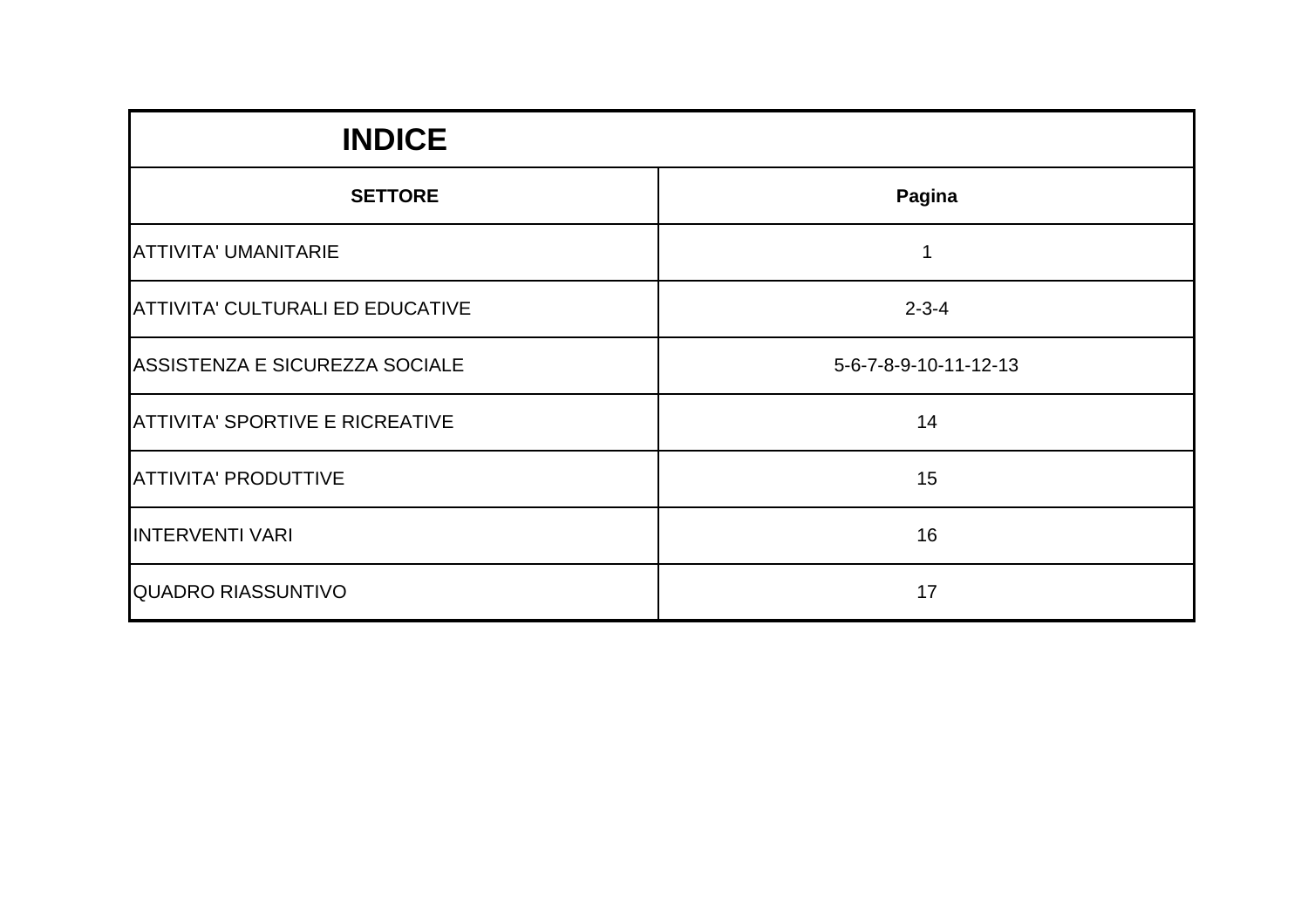| <b>ATTIVITA' UMANITARIE</b>                                                                                                                                                  |                                                                                                                                                                                  |  |  |  |  |  |  |  |  |
|------------------------------------------------------------------------------------------------------------------------------------------------------------------------------|----------------------------------------------------------------------------------------------------------------------------------------------------------------------------------|--|--|--|--|--|--|--|--|
| <b>DENOMINAZIONE</b>                                                                                                                                                         | finalità del<br><b>IMPORTO</b><br><b>CITTA'</b><br>ATTO N.<br><b>NATURA GIURIDICA</b><br><b>INDIRIZZO</b><br><b>PARTITA IVA</b><br>beneficio<br><b>TOTALE</b><br><b>CONCESSO</b> |  |  |  |  |  |  |  |  |
| ASS. DI VOLONTARIATO GRUPPO VULCANO  <br>€300,00 DET.P.SOC. 746/2019<br><b>BASSANO</b><br>91020260245<br>STRADA CARTIGLIANA, 200<br><b>CONTRIBUTO</b><br><b>ASSOCIAZIONE</b> |                                                                                                                                                                                  |  |  |  |  |  |  |  |  |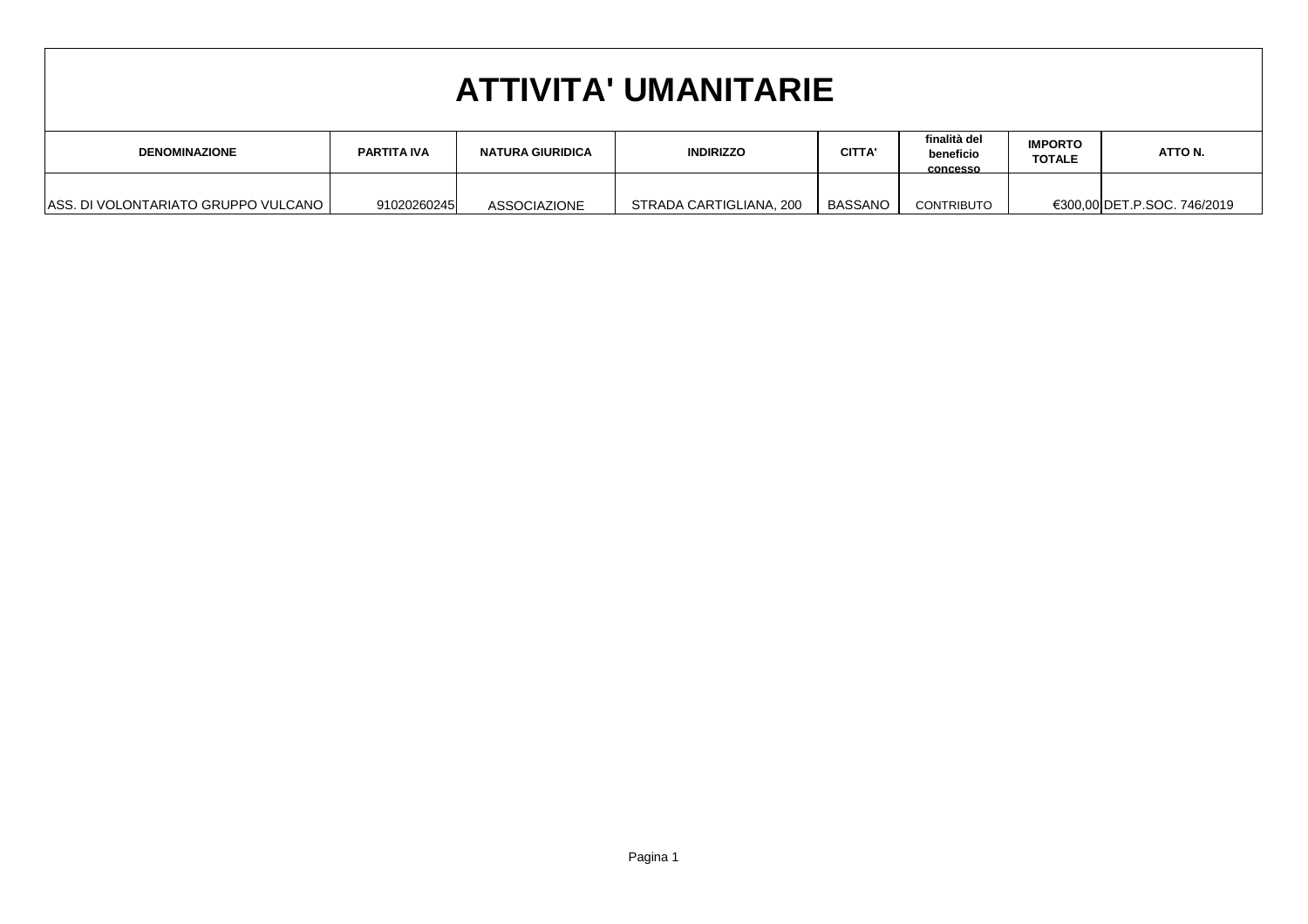## **ATTIVITA' CULTURALI**

| FONDAZIONE ASILO INFANTILE REGINA MARGHERITA  | 5.039,47<br>€  | DETERMINAZIONE N. 43 REG. GEN.<br>DEL 11/01/2018                        | VIA MATTEOTTI, 75    | 84007070240 |
|-----------------------------------------------|----------------|-------------------------------------------------------------------------|----------------------|-------------|
| FONDAZIONE ASILO INFANTILE REGINA MARGHERITA  | €<br>3.656,00  | DETERMINAZIONE N. 348 REG.<br>GEN. DEL 16/04/2019                       | VIA MATTEOTTI, 75    | 84007070240 |
| FONDAZIONE ASILO INFANTILE REGINA MARGHERITA  | 5.039,47<br>€  | DETERMINAZIONE N. 43 REG. GEN.<br>DEL 11/01/2018                        | VIA MATTEOTTI, 75    | 84007070240 |
| FONDAZIONE ASILO INFANTILE REGINA MARGHERITA  | 4.540,00<br>€  | DETERMINAZIONE N. 348 REG. GEN.<br>DEL 16/04/2019                       | VIA MATTEOTTI, 75    | 84007070240 |
| FONDAZIONE ASILO INFANTILE REGINA MARGHERITA  | €<br>4.648,20  | DETERMINAZIONE N. 89 REG. GEN.<br>DEL 19/01/2018                        | VIA MATTEOTTI, 75    | 84007070240 |
| FONDAZIONE ASILO INFANTILE REGINA MARGHERITA  | €<br>3.644,00  | DETERMINAZIONE N. 348 REG.<br>GEN. DEL 16/04/2019                       | VIA MATTEOTTI, 76    | 84007070241 |
| FONDAZIONE ASILO INFANTILE REGINA MARGHERITA  | 2.690,00<br>€  | DETERMINAZIONE N. 348 REG.<br>GEN. DEL 16/04/2019                       | VIA MATTEOTTI, 77    | 84007070242 |
| FONDAZIONE ASILO INFANTILE REGINA MARGHERITA  | €<br>11.620,50 | DETERMINAZIONE N. 25 REG. GEN.<br>DEL 08/01/2019                        | VIA MATTEOTTI, 78    | 84007070243 |
| FONDAZIONE ASILO INFANTILE REGINA MARGHERITA  | 6.972,30<br>€  | DETERMINAZIONE N. 25 REG. GEN.<br>DEL 08/01/2019                        | VIA MATTEOTTI, 79    | 84007070244 |
| PARROCCHIA DI SAN MATTEO APOSTOLO             | €<br>4.648,50  | DETERMINAZIONE N. 88 REG. GEN. PIAZZA DELLA REGGENZA.<br>DEL 19/01/2018 | 16                   | 93002600240 |
| PARR. S. MATTEO APOSTOLO-SC.MATERNA BEATA G.  | €<br>10.684,60 | DETERMINAZIONE N. 46 REG. GEN.<br>DEL 11/01/2018                        | VIA MONS. BORTOLI 10 | 2654500244  |
| PARR. S. MATTEO APOSTOLO-SC.MATERNA BEATA G.  | €<br>11.620,50 | DETERMINAZIONE N. 24 REG. GEN.<br>DEL 08/01/2019                        | VIA MONS. BORTOLI 10 | 2654500244  |
| IPARR. S. MATTEO APOSTOLO-SC.MATERNA BEATA G. | 6.972,30<br>€  | DETERMINAZIONE N. 24 REG. GEN.<br>DEL 08/01/2019                        | VIA MONS. BORTOLI 11 | 2654500245  |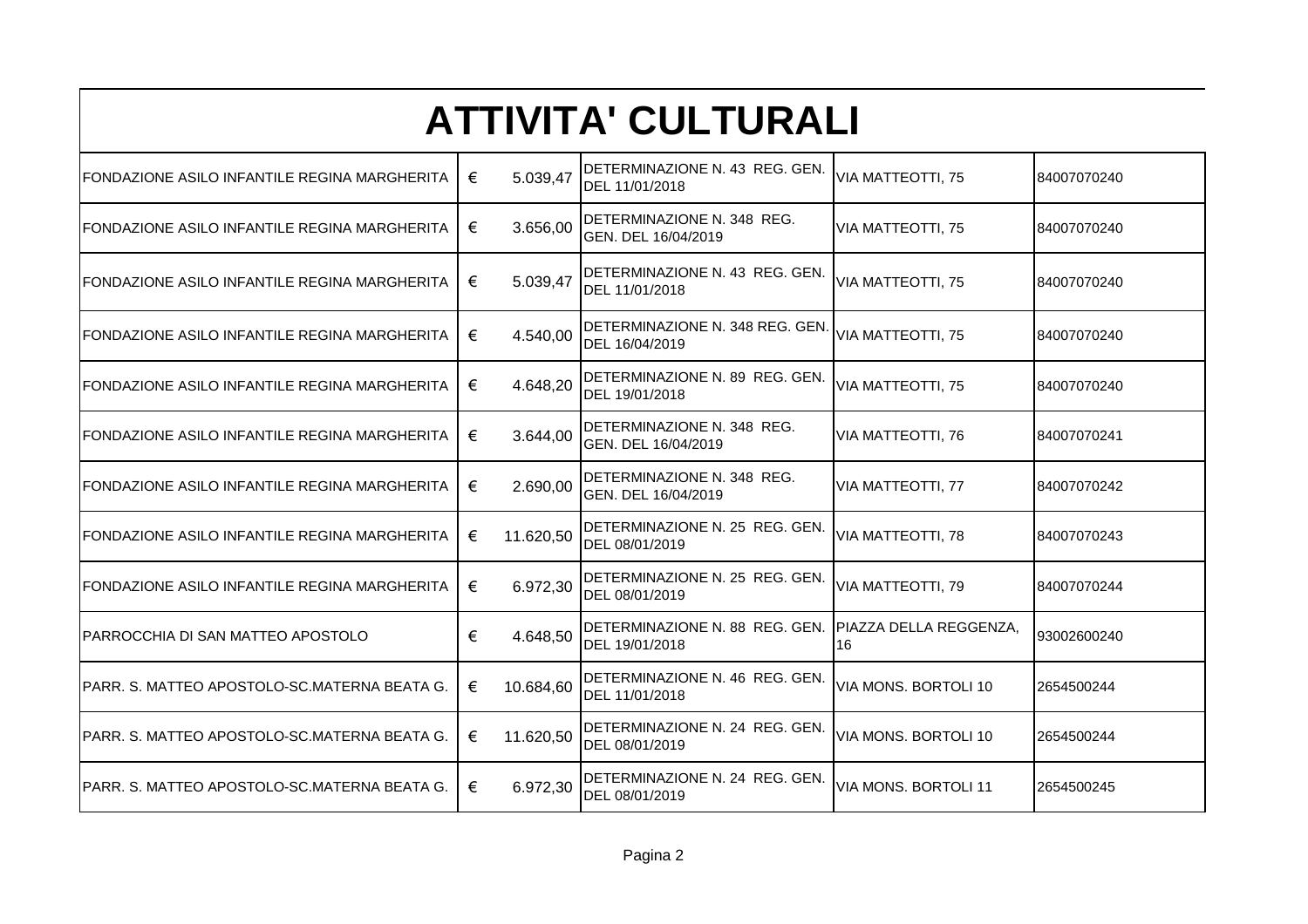| FONDAZIONE ASILO INFANTILE REGINA MARGHERITA         | € | 5.039,47 | DETERMINAZIONE N. 43 REG. GEN.<br>DEL 11/01/2018  | VIA MATTEOTTI, 75                    | 84007070240  |
|------------------------------------------------------|---|----------|---------------------------------------------------|--------------------------------------|--------------|
| IFONDAZIONE ASILO INFANTILE REGINA MARGHERITA        | € | 856,66   | DETERMINAZIONE N. 307 REG.<br>GEN. DEL 05/04/2019 | VIA MATTEOTTI, 75                    | 184007070240 |
| <b>IFONDAZIONE ASILO INFANTILE REGINA MARGHERITA</b> | € | 856,66   | DETERMINAZIONE N. 307 REG.<br>GEN. DEL 05/04/2019 | VIA MATTEOTTI, 75                    | 84007070240  |
| FONDAZIONE ASILO INFANTILE REGINA MARGHERITA         | € | 1.034,93 | DETERMINAZIONE N. 307 REG.<br>GEN. DEL 05/04/2019 | VIA MATTEOTTI, 75                    | 84007070240  |
| FONDAZIONE ASILO INFANTILE REGINA MARGHERITA         | € | 951,13   | DETERMINAZIONE N. 307 REG.<br>GEN. DEL 05/04/2019 | VIA MATTEOTTI, 75                    | 84007070240  |
| ASS.NE TURISTICA PRO LOCO ASIAGO                     | € |          | 4.400,00 DET. R.G. 385 DEL 17/05/18               | PIAZZA II RISORGIMENTO, 6 3233770241 |              |
| ASS.NE TURISTICA PRO LOCO ASIAGO                     | € |          | 5.600,00 DET. R.G. 385 DEL 17/05/18               | PIAZZA II RISORGIMENTO, 6 3233770241 |              |
| ASS.NE TURISTICA PRO LOCO ASIAGO                     | € |          | 2.000,00 DET R.G. 487 DEL 07/07/17                | PIAZZA II RISORGIMENTO, 6            | 13233770241  |
| IASS.NE TURISTICA PRO LOCO ASIAGO                    | € |          | 8.300,00 DET. R.G. 385 DEL 17/05/18               | PIAZZA II RISORGIMENTO, 6 3233770241 |              |
| B.P.                                                 | € |          | 253,00 DET. R.G. 618 DEL 08/08/19                 |                                      |              |
| C.M.                                                 | € |          | 115,75 DET. R.G. 616 DEL 08/08/19                 |                                      |              |
| C.A.                                                 | € |          | 91,90 DET. R.G. 617 DEL 08/08/19                  |                                      |              |
| <b>ICLUB FOTOGRAFICO ALTOPIANO 7 COMUNI</b>          | € |          | 1.579,07 DET. R.G. 33 DEL 10/01/19                | VIA MORAR, 58                        | 93031750248  |
| <b>MONTAGNA VICENTINA SOCIETA' COOPERATIVA</b>       | € |          | 51,00 DET. R.G. 988 DEL 06/12/19                  | PIAZZA STAZIONE,1                    | 946750247    |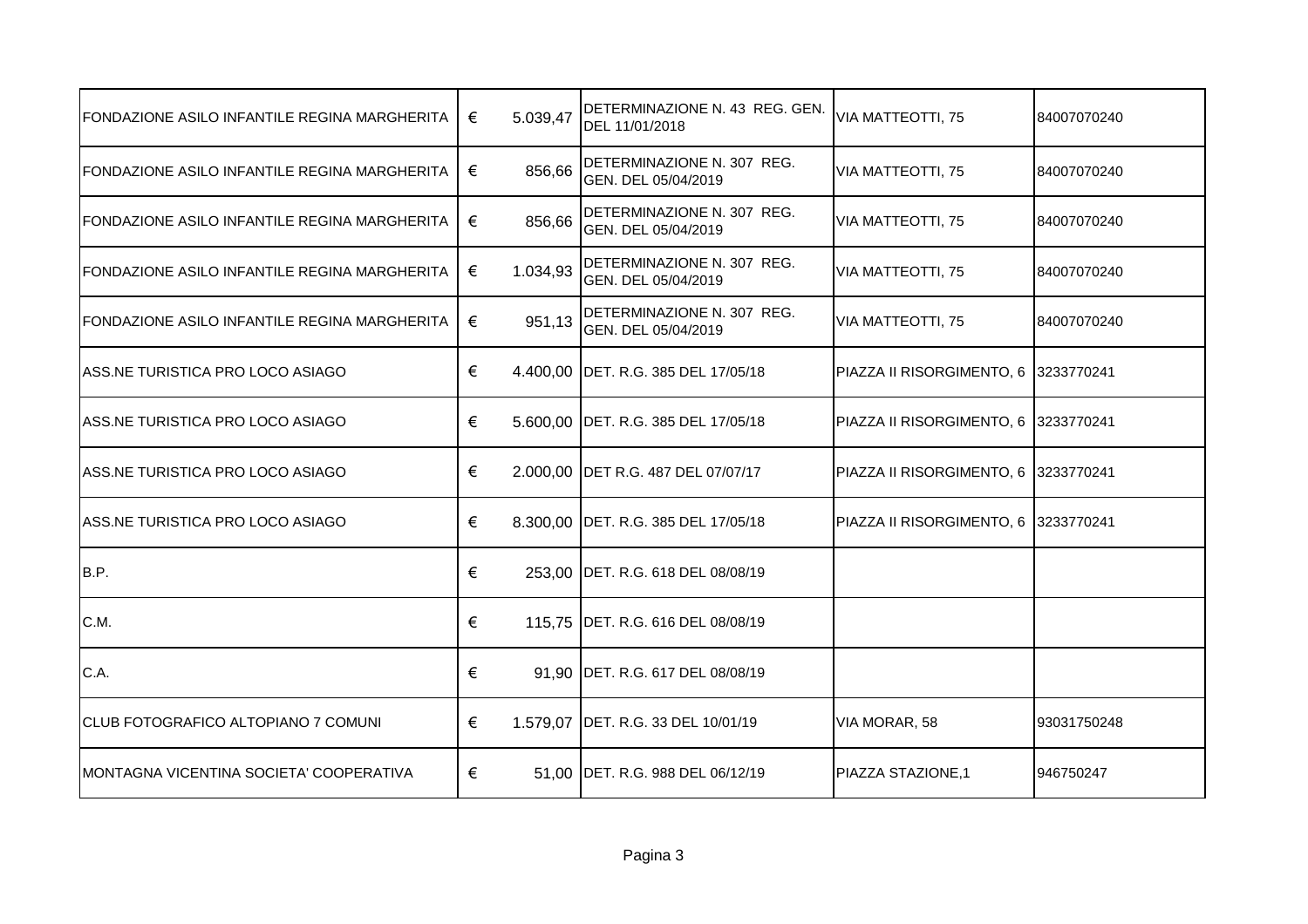| <b>FONDAZIONE ASILO INFANTILE REGINA MARGHERITA</b> | € | 5.039,47 | DETERMINAZIONE N. 43 REG. GEN.  <br>DEL 11/01/2018 | VIA MATTEOTTI, 75    | 84007070240 |
|-----------------------------------------------------|---|----------|----------------------------------------------------|----------------------|-------------|
| <b>IPRO LOCO SASSO</b>                              |   |          | 3.000,00 DET. R.G. 491 DEL 29/06/18                | VIA LOVA DI SASSO, 7 | 91049140246 |
| IS.S.                                               |   |          | 203,90 DET. R.G. 615 DEL 08/08/19                  |                      |             |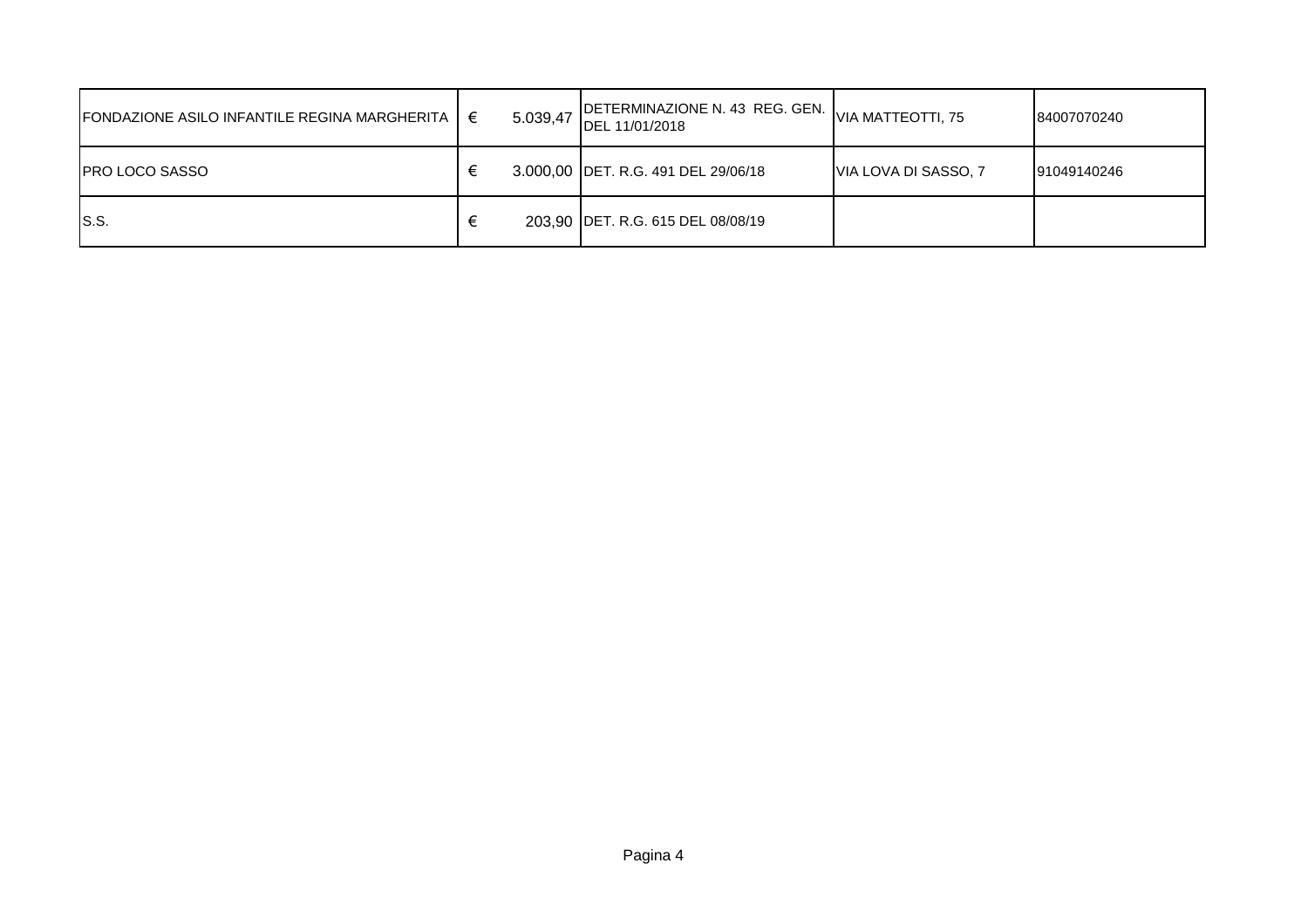|                       |                       | <b>ASSISTENZA E SICUREZZA SOCIALE</b> |                                          |                                               |                |                              |
|-----------------------|-----------------------|---------------------------------------|------------------------------------------|-----------------------------------------------|----------------|------------------------------|
| <b>COGNOME E NOME</b> | <b>CODICE FISCALE</b> | <b>INDIRIZZO</b>                      | <b>RIFERIMENTI</b><br><b>LEGISLATIVI</b> | Finalità del beneficio<br>concesso            | Importo totale | <b>ATTO N.</b>               |
| B.D.                  |                       |                                       | Deliberazione G.C.<br>62/2004            | <b>CONTRIBUTO PER</b><br><b>MINIMO VITALE</b> | €              | 2.355.00 IDET. PL NR.76/2019 |
| B.M.                  |                       |                                       | Deliberazione G.C.<br>62/2004            | <b>CONTRIBUTO PER</b><br><b>MINIMO VITALE</b> | €              | 1.200,00 DET. PL NR.76/2019  |
| B.E.                  |                       |                                       | Deliberazione G.C.<br>62/2004            | <b>CONTRIBUTO PER</b><br>MINIMO VITALE        | €              | 1.200,00 DET. PL NR.76/2019  |
| B.G.                  |                       |                                       | Deliberazione G.C.<br>62/2004            | <b>CONTRIBUTO PER</b><br><b>MINIMO VITALE</b> | €              | 1.440,00 DET. PL NR.76/2019  |
| C.L.                  |                       |                                       | Deliberazione G.C.<br>62/2004            | <b>CONTRIBUTO PER</b><br>MINIMO VITALE        | €              | 1.800,00 DET. PL NR.76/2019  |
| C.G.                  |                       |                                       | Deliberazione G.C.<br>62/2004            | <b>CONTRIBUTO PER</b><br><b>MINIMO VITALE</b> | €              | 960,00 DET. PL NR.76/2019    |
| C.V.                  |                       |                                       | Deliberazione G.C.<br>62/2004            | <b>CONTRIBUTO PER</b><br>MINIMO VITALE        | €              | 1.800,00 DET. PL NR.76/2019  |
| E.I.                  |                       |                                       | Deliberazione G.C.<br>62/2004            | <b>CONTRIBUTO PER</b><br><b>MINIMO VITALE</b> | €              | 1.320,00 DET. PL NR.76/2019  |
| G.I.                  |                       |                                       | Deliberazione G.C.<br>62/2004            | <b>CONTRIBUTO PER</b><br>MINIMO VITALE        | €              | 1.320,00 DET. PL NR.76/2019  |
| G.G.                  |                       |                                       | Deliberazione G.C.<br>62/2004            | <b>CONTRIBUTO PER</b><br>MINIMO VITALE        | €              | 1.800,00 DET. PL NR.76/2019  |
| I.S.                  |                       |                                       | Deliberazione G.C.<br>62/2004            | <b>CONTRIBUTO PER</b><br><b>MINIMO VITALE</b> | €              | 1.800,00 DET. PL NR.76/2019  |
| M.D.                  |                       |                                       | Deliberazione G.C.<br>62/2004            | <b>CONTRIBUTO PER</b><br><b>MINIMO VITALE</b> | €              | 1.200,00 DET. PL NR.76/2019  |
| M.L.                  |                       |                                       | Deliberazione G.C.<br>62/2004            | <b>CONTRIBUTO PER</b><br><b>MINIMO VITALE</b> | €              | 100,00 DET.P.L.990/2019      |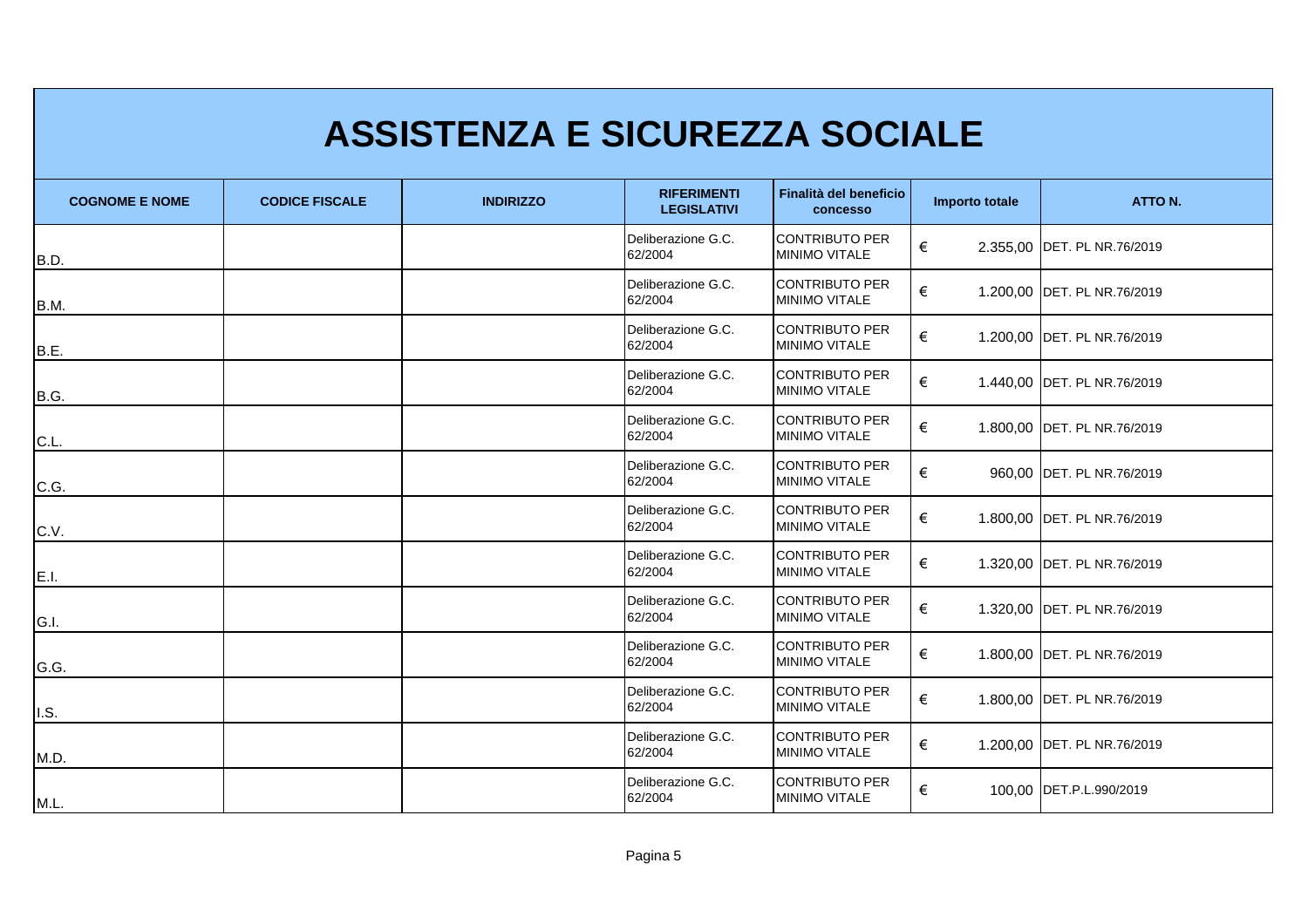| <b>COGNOME E NOME</b> | <b>CODICE FISCALE</b> | <b>INDIRIZZO</b> | <b>RIFERIMENTI</b><br><b>LEGISLATIVI</b> | Finalità del beneficio<br>concesso                       | Importo totale | ATTO N.                                    |
|-----------------------|-----------------------|------------------|------------------------------------------|----------------------------------------------------------|----------------|--------------------------------------------|
| P.D.                  |                       |                  | Deliberazione G.C.<br>62/2004            | <b>CONTRIBUTO PER</b><br><b>MINIMO VITALE</b>            | €              | 600,00 DET. PL NR.76/2019                  |
| R.A.                  |                       |                  | Deliberazione G.C.<br>62/2004            | CONTRIBUTO PER<br><b>MINIMO VITALE</b>                   | €              | 1.200,00 DET. PL NR.76/2019                |
| R.D.                  |                       |                  | Deliberazione G.C.<br>62/2004            | <b>CONTRIBUTO PER</b><br>MINIMO VITALE                   | €              | 110,00 DET. PL NR.76/2019                  |
| R.G.                  |                       |                  | Deliberazione G.C.<br>62/2004            | <b>CONTRIBUTO PER</b><br>MINIMO VITALE                   | €              | 120,00 DET. PL NR.76/2019                  |
| T.G.                  |                       |                  | Deliberazione G.C.<br>62/2004            | <b>CONTRIBUTO PER</b><br><b>MINIMO VITALE</b>            | €              | 1.200,00 DET. PL NR.76/2019                |
| V.N.                  |                       |                  | Deliberazione G.C.<br>62/2004            | CONTRIBUTO PER<br><b>MINIMO VITALE</b>                   | €              | 1.320,00 DET. PL NR.76/2019                |
| Z.M.C                 |                       |                  | Deliberazione G.C.<br>62/2004            | <b>CONTRIBUTO PER</b><br>MINIMO VITALE                   | €              | 900,00 DET. PL NR.76/2019                  |
| B.M.                  |                       |                  | Art. 6 Reg. S.S.<br>e D.G. 62/2004       | <b>CONTRIBUTO</b><br><b>INTEGRAZIONE</b><br><b>RETTA</b> | €              | 21,73 DET.P-SOC. 127/2018                  |
| B.G.                  |                       |                  | Art. 6 Reg. S.S.<br>e D.G. 62/2004       | <b>CONTRIBUTO</b><br><b>INTEGRAZIONE</b><br><b>RETTA</b> | €              | 11.418,08   DET.P-SOC. 129/2019 - 137/2018 |
| B.P.                  |                       |                  | Art. 6 Reg. S.S.<br>e D.G. 62/2004       | <b>CONTRIBUTO</b><br><b>INTEGRAZIONE</b><br><b>RETTA</b> | €              | 7.286,49   DET.P-SOC. 129/2019 - 137/2018  |
| B.E.                  |                       |                  | Art. 6 Reg. S.S.<br>e D.G. 62/2004       | <b>CONTRIBUTO</b><br><b>INTEGRAZIONE</b><br><b>RETTA</b> | €              | 1.800,00 DET.P-SOC 134/2018                |
| B.E.                  |                       |                  | Art. 6 Reg. S.S.<br>e D.G. 62/2004       | <b>CONTRIBUTO</b><br><b>INTEGRAZIONE</b><br><b>RETTA</b> | €              | 13.500,99   DET.P-SOC. 133/2019-131/2018   |
| C.I.                  |                       |                  | Art. 6 Reg. S.S.<br>e D.G. 62/2004       | <b>CONTRIBUTO</b><br><b>INTEGRAZIONE</b><br><b>RETTA</b> | €              | 6.316,80 DET.P.L. 143/19 -984/18           |
| C.G.                  |                       |                  | Art. 6 Reg. S.S.<br>e D.G. 62/2004       | <b>CONTRIBUTO</b><br><b>INTEGRAZIONE</b><br><b>RETTA</b> | €              | 4.931,10 DET.P.L. 142/19 -984/18           |
| F.R.                  |                       |                  | Art. 6 Reg. S.S.<br>e D.G. 62/2004       | <b>CONTRIBUTO</b><br><b>INTEGRAZIONE</b><br><b>RETTA</b> | €              | 1.386,00 DET.P-SOC 1140/18                 |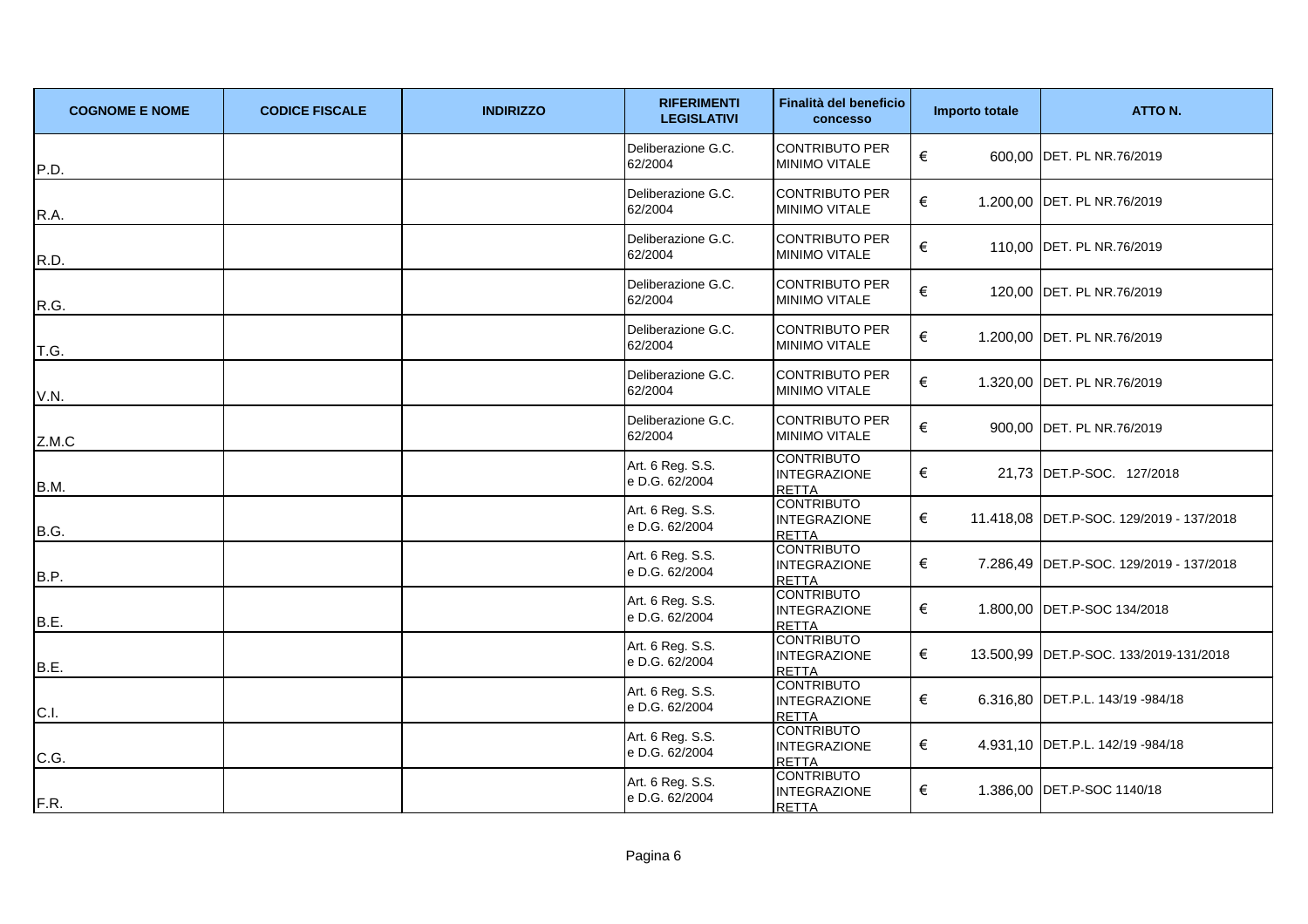| <b>COGNOME E NOME</b> | <b>CODICE FISCALE</b> | <b>INDIRIZZO</b> | <b>RIFERIMENTI</b><br><b>LEGISLATIVI</b> | Finalità del beneficio<br><b>concesso</b>                | <b>Importo totale</b> | ATTO N.                                |
|-----------------------|-----------------------|------------------|------------------------------------------|----------------------------------------------------------|-----------------------|----------------------------------------|
| F.M.                  |                       |                  | Art. 6 Reg. S.S.<br>e D.G. 62/2004       | <b>CONTRIBUTO</b><br><b>INTEGRAZIONE</b><br>RETTA        | €                     | 4.882,01 DET.P-SOC 125/2018130/2019    |
| F.S.                  |                       |                  | Art. 6 Reg. S.S.<br>e D.G. 62/2004       | <b>CONTRIBUTO</b><br><b>INTEGRAZIONE</b><br><b>RETTA</b> | €                     | 4.230,24 DET.P-SOC 136/2019-139/2018   |
| G.P.                  |                       |                  | Art. 6 Reg. S.S.<br>e D.G. 62/2004       | <b>CONTRIBUTO</b><br><b>INTEGRAZIONE</b><br><b>RETTA</b> | €                     | 882,43 DET.P-SOC 438/2018              |
| M.R.                  |                       |                  | Art. 6 Reg. S.S.<br>e D.G. 62/2004       | <b>CONTRIBUTO</b><br><b>INTEGRAZIONE</b><br><b>RETTA</b> | €                     | 14.125,28 DET.P-SOC 900/2018-279/2019  |
| M.A.                  |                       |                  | Art. 6 Reg. S.S.<br>e D.G. 62/2004       | <b>CONTRIBUTO</b><br><b>INTEGRAZIONE</b><br><b>RETTA</b> | €                     | 12.201,20 DET.P-SOC 1436/2018 145/2019 |
| P.P.                  |                       |                  | Art. 6 Reg. S.S.<br>e D.G. 62/2004       | <b>CONTRIBUTO</b><br>INTEGRAZIONE<br><b>RETTA</b>        | €                     | 2.110,68 DET.P-SOC 142/2018            |
| P.R.                  |                       |                  | Art. 6 Reg. S.S.<br>e D.G. 62/2004       | <b>CONTRIBUTO</b><br><b>INTEGRAZIONE</b><br><b>RETTA</b> | €                     | 1.601,08 DET.P-SOC 369/2019            |
| P.D.                  |                       |                  | Art. 6 Reg. S.S.<br>e D.G. 62/2004       | <b>CONTRIBUTO</b><br><b>INTEGRAZIONE</b><br><b>RETTA</b> | €                     | 18.075,80 DET.P-SOC 140/2019-130/2018  |
| R.D.                  |                       |                  | Art. 6 Reg. S.S.<br>e D.G. 62/2004       | <b>CONTRIBUTO</b><br><b>INTEGRAZIONE</b><br><b>RETTA</b> | 13,789,05             | DET.P-SOC 144/2019                     |
| R.G.                  |                       |                  | Art. 6 Reg. S.S.<br>e D.G. 62/2004       | <b>CONTRIBUTO</b><br><b>INTEGRAZIONE</b><br><b>RETTA</b> | €                     | 6.190,32 DET.P-SOC 146/2019            |
| R.G.                  |                       |                  | Art. 6 Reg. S.S.<br>e D.G. 62/2004       | <b>CONTRIBUTO</b><br><b>INTEGRAZIONE</b><br><b>RETTA</b> | €                     | 3.157,85 DET.P-SOC 227/18-134/2019     |
| R.M.                  |                       |                  | Art. 6 Reg. S.S.<br>e D.G. 62/2004       | <b>CONTRIBUTO</b><br><b>INTEGRAZIONE</b><br><b>RETTA</b> | €                     | 5.330,39 DET.P-SOC 129/18-132/19       |
| R.B.                  |                       |                  | Art. 6 Reg. S.S.<br>e D.G. 62/2004       | <b>CONTRIBUTO</b><br><b>INTEGRAZIONE</b><br><b>RETTA</b> | €                     | 11.800,00 DET.P-SOC 729/18-131/19      |
| S.A.                  |                       |                  | Art. 6 Reg. S.S.<br>e D.G. 62/2004       | <b>CONTRIBUTO</b><br><b>INTEGRAZIONE</b><br><b>RETTA</b> | €                     | 4.200,00 DET.P-SOC 133/2019            |
| S.E.                  |                       |                  | Art. 6 Reg. S.S.<br>e D.G. 62/2004       | <b>CONTRIBUTO</b><br><b>INTEGRAZIONE</b><br><b>RETTA</b> | €                     | 9.027,56 DET.P-SOC 132/18-137/19       |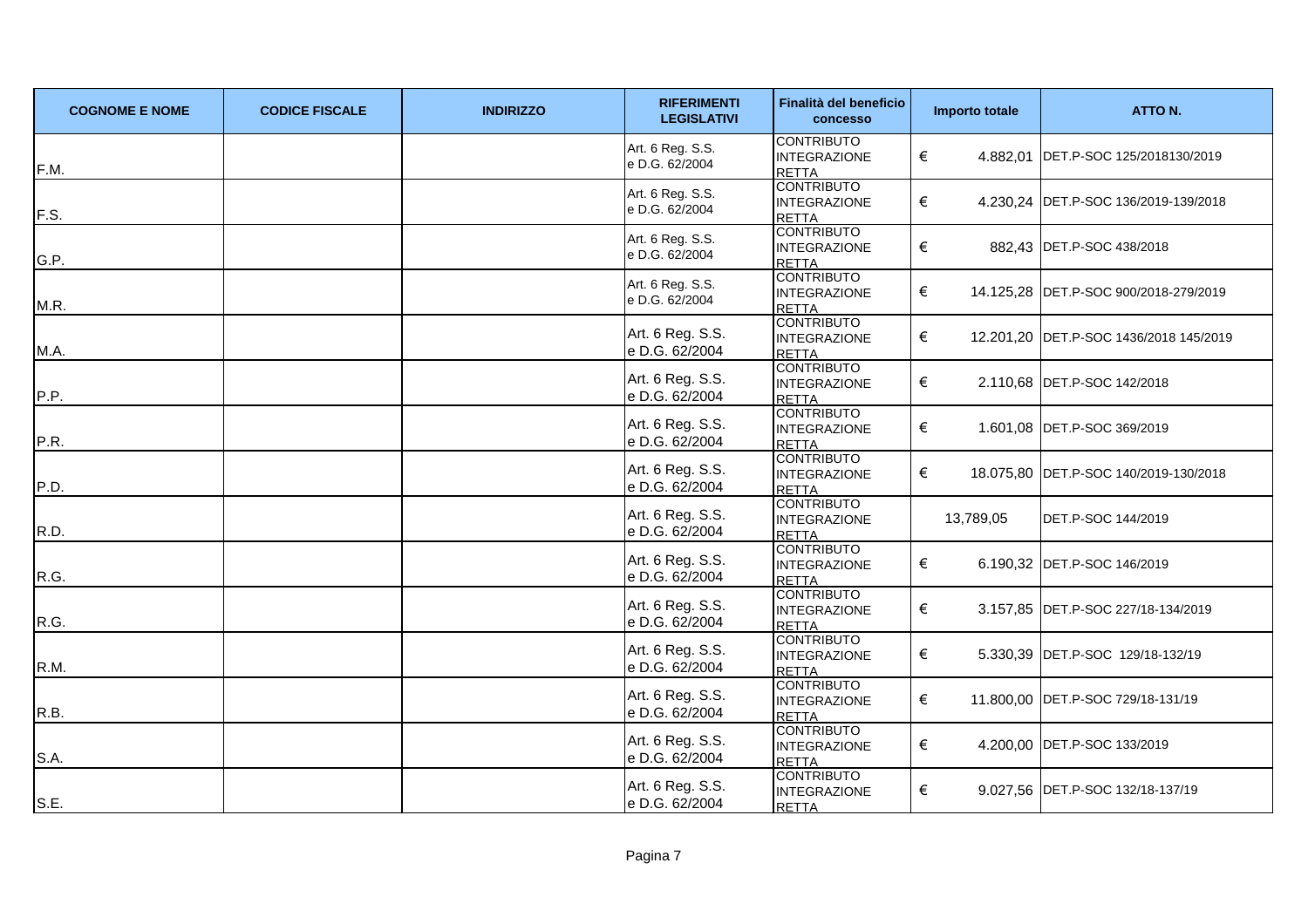| <b>COGNOME E NOME</b> | <b>CODICE FISCALE</b> | <b>INDIRIZZO</b> | <b>RIFERIMENTI</b><br><b>LEGISLATIVI</b> | Finalità del beneficio<br><b>concesso</b>                | Importo totale | ATTO N.                         |
|-----------------------|-----------------------|------------------|------------------------------------------|----------------------------------------------------------|----------------|---------------------------------|
| S.E.                  |                       |                  | Art. 6 Reg. S.S.<br>e D.G. 62/2004       | <b>CONTRIBUTO</b><br><b>INTEGRAZIONE</b><br><b>RETTA</b> | €              | 2.855,39   DET.P-SOC 135/2019   |
| B.M.                  |                       |                  | L.R. 30/2009                             | Impegnativa di cura<br>domiciliare                       | €              | 240,00 DET. P-SOC 309/2019      |
| C.C.                  |                       |                  | L.R. 30/2009                             | Impegnativa di cura<br>domiciliare                       | $\in$          | 840,00 DET.P-SOC 309-675/2019   |
| C.G.M.                |                       |                  | L.R. 30/2009                             | <b>CONTRIBUTO</b><br>Impegnativa di cura<br>domiciliare  | €              | 1.440,00 DET.P-SOC 309-675/2019 |
| D.S.A.                |                       |                  | L.R. 30/2009                             | <b>CONTRIBUTO</b><br>Impegnativa di cura<br>domiciliare  | €              | 1.440,00 DET.P-SOC 309-675/2019 |
| E.I.                  |                       |                  | L.R. 30/2009                             | <b>CONTRIBUTO</b><br>Impegnativa di cura<br>domiciliare  | €              | 1.440,00 DET.P-SOC 309-675/2019 |
| F.A.                  |                       |                  | L.R. 30/2009                             | <b>CONTRIBUTO</b><br>Impegnativa di cura<br>domiciliare  | €              | 4.800,00 DET.P-SOC 510-675/2019 |
| M.M.                  |                       |                  | L.R. 30/2009                             | <b>CONTRIBUTO</b><br>Impegnativa di cura<br>domiciliare  | €              | 1.440,00 DET.P-SOC 309-675/2019 |
| M.M.V.                |                       |                  | L.R. 30/2009                             | <b>CONTRIBUTO</b><br>Impegnativa di cura<br>domiciliare  | €              | 1.440,00 DET.P-SOC 309-675/2019 |
| P.D.                  |                       |                  | .R. 30/2009                              | <b>CONTRIBUTO</b><br>Impegnativa di cura<br>domiciliare  | €              | 960,00 DET.P-SOC 309-675/2019   |
| P.I.                  |                       |                  | L.R. 30/2009                             | <b>CONTRIBUTO</b><br>Impegnativa di cura<br>domiciliare  | €              | 480,00 DET.P-SOC 150/2019       |
| R.M.                  |                       |                  | L.R. 30/2009                             | <b>CONTRIBUTO</b><br>Impegnativa di cura<br>domiciliare  | €              | 1.080,00 DET.P-SOC 309-675/2019 |
| R.O.                  |                       |                  | L.R. 30/2009                             | <b>CONTRIBUTO</b><br>Impegnativa di cura<br>domiciliare  | €              | 2.000,00 DET.P-SOC 309-675/2019 |
| R.S.                  |                       |                  | L.R. 30/2009                             | <b>CONTRIBUTO</b><br>Impegnativa di cura<br>domiciliare  | €              | 840,00 DET.P-SOC 309-675/2019   |
| R.L.                  |                       |                  | L.R. 30/2009                             | <b>CONTRIBUTO</b><br>Impegnativa di cura<br>domiciliare  | €              | 3.600,00 DET.P-SOC 309-675/2019 |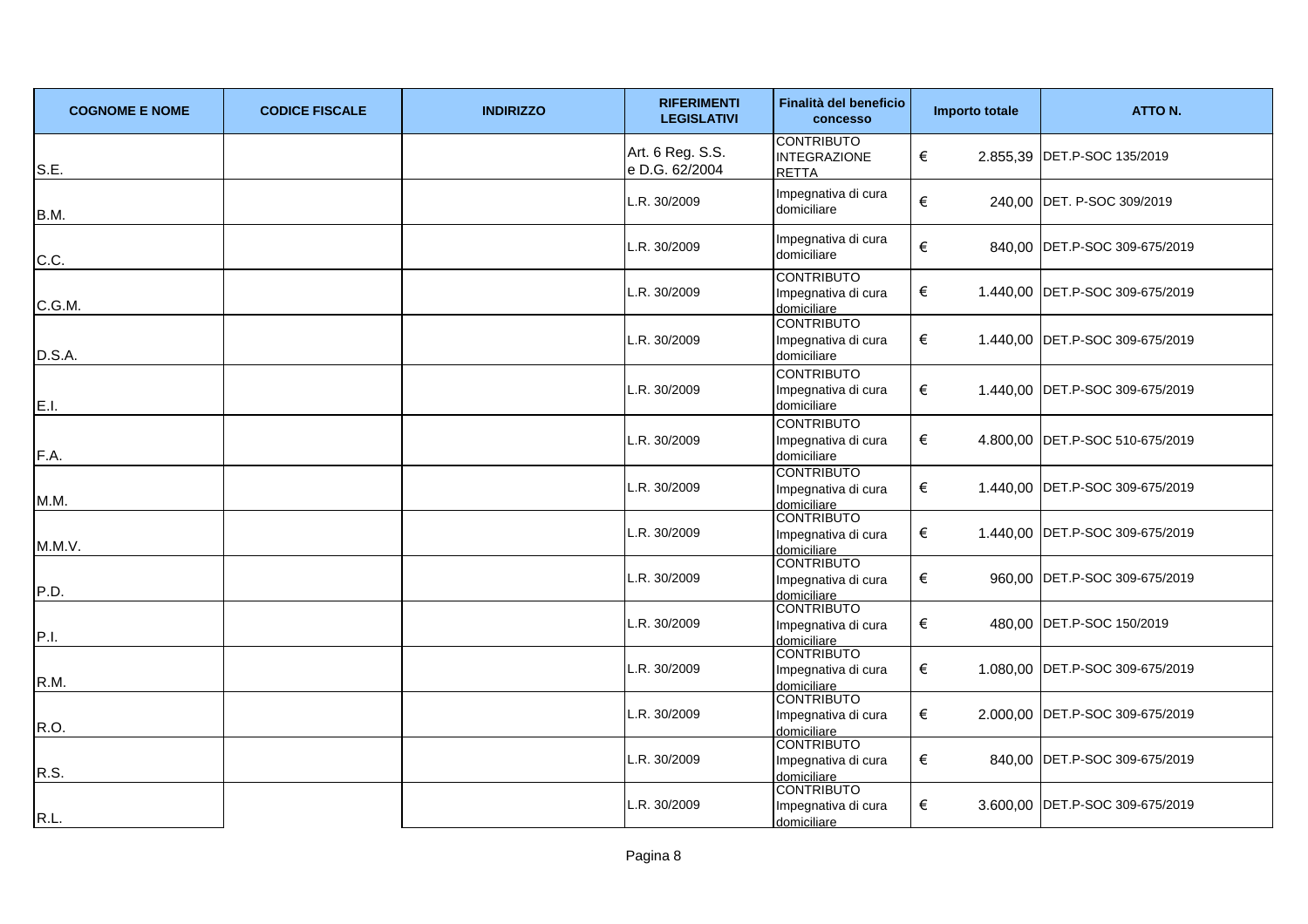| <b>COGNOME E NOME</b> | <b>CODICE FISCALE</b> | <b>INDIRIZZO</b> | <b>RIFERIMENTI</b><br><b>LEGISLATIVI</b>                    | Finalità del beneficio<br>concesso                      | Importo totale | ATTO N.                                           |
|-----------------------|-----------------------|------------------|-------------------------------------------------------------|---------------------------------------------------------|----------------|---------------------------------------------------|
| S.A.                  |                       |                  | L.R. 30/2009                                                | <b>CONTRIBUTO</b><br>Impegnativa di cura<br>domiciliare | €              | 720,00 DET.P-SOC 675/2019                         |
| V.F.                  |                       |                  | L.R. 30/2009                                                | <b>CONTRIBUTO</b><br>Impegnativa di cura<br>domiciliare | €              | 720,00 DET.P-SOC 309-675/2019                     |
| C.B.                  |                       |                  | Decreto Reg.le 102/2018 BONUS FAMIGLIA                      |                                                         | €              | 500,00 DET.P-SOC. 150/2019                        |
| P.P.                  |                       |                  | Decreto Reg.le 102/2018 BONUS FAMIGLIA                      |                                                         | €              | 500,00 DET.P-SOC. 150/2019                        |
| R.S.                  |                       |                  | Decreto Reg.le 102/2018 BONUS FAMIGLIA                      |                                                         | €              | 500,00 DET.P-SOC. 150/2019                        |
| B.A.                  |                       |                  | DETERMINAZIONE N.<br>695 REG. GEN. DEL<br>20/09/2019        | <b>RIMBORSO</b>                                         | €<br>41,40     | DETERMINAZIONE N. 695 REG. GEN.<br>DEL 20/09/2019 |
| <b>B.G.</b>           |                       |                  | DETERMINAZIONE N.<br>695 REG. GEN. DEL<br>20/09/2019        | <b>RIMBORSO</b>                                         | $\in$<br>82,80 | DETERMINAZIONE N. 695 REG. GEN.<br>DEL 20/09/2019 |
| B.O.                  |                       |                  | DETERMINAZIONE N.<br>695 REG. GEN. DEL<br>20/09/2019        | <b>RIMBORSO</b>                                         | 41,40<br>€     | DETERMINAZIONE N. 695 REG. GEN.<br>DEL 20/09/2019 |
| B.G.                  |                       |                  | DETERMINAZIONE N.<br>695 REG. GEN. DEL<br>20/09/2019        | <b>RIMBORSO</b>                                         | €<br>160,60    | DETERMINAZIONE N. 695 REG. GEN.<br>DEL 20/09/2019 |
| B.G.                  |                       |                  | DETERMINAZIONE N.<br>695 REG. GEN. DEL<br>20/09/2019        | <b>RIMBORSO</b>                                         | €<br>160,60    | DETERMINAZIONE N. 695 REG. GEN.<br>DEL 20/09/2019 |
| B.S.                  |                       |                  | <b>DETERMINAZIONE N.</b><br>695 REG. GEN. DEL<br>20/09/2019 | <b>RIMBORSO</b>                                         | €<br>481,80    | DETERMINAZIONE N. 695 REG. GEN.<br>DEL 20/09/2019 |
| B.L.                  |                       |                  | DETERMINAZIONE N.<br>695 REG. GEN. DEL<br>20/09/2019        | <b>RIMBORSO</b>                                         | €<br>82,80     | DETERMINAZIONE N. 695 REG. GEN.<br>DEL 20/09/2019 |
| B.R.                  |                       |                  | DETERMINAZIONE N.<br>695 REG. GEN. DEL<br>20/09/2019        | <b>RIMBORSO</b>                                         | €<br>41,40     | DETERMINAZIONE N. 695 REG. GEN.<br>DEL 20/09/2019 |
| B.D.                  |                       |                  | DETERMINAZIONE N.<br>695 REG. GEN. DEL<br>20/09/2019        | <b>RIMBORSO</b>                                         | €<br>41,40     | DETERMINAZIONE N. 695 REG. GEN.<br>DEL 20/09/2019 |
| B.M.                  |                       |                  | DETERMINAZIONE N.<br>695 REG. GEN. DEL<br>20/09/2019        | <b>RIMBORSO</b>                                         | €<br>82,80     | DETERMINAZIONE N. 695 REG. GEN.<br>DEL 20/09/2019 |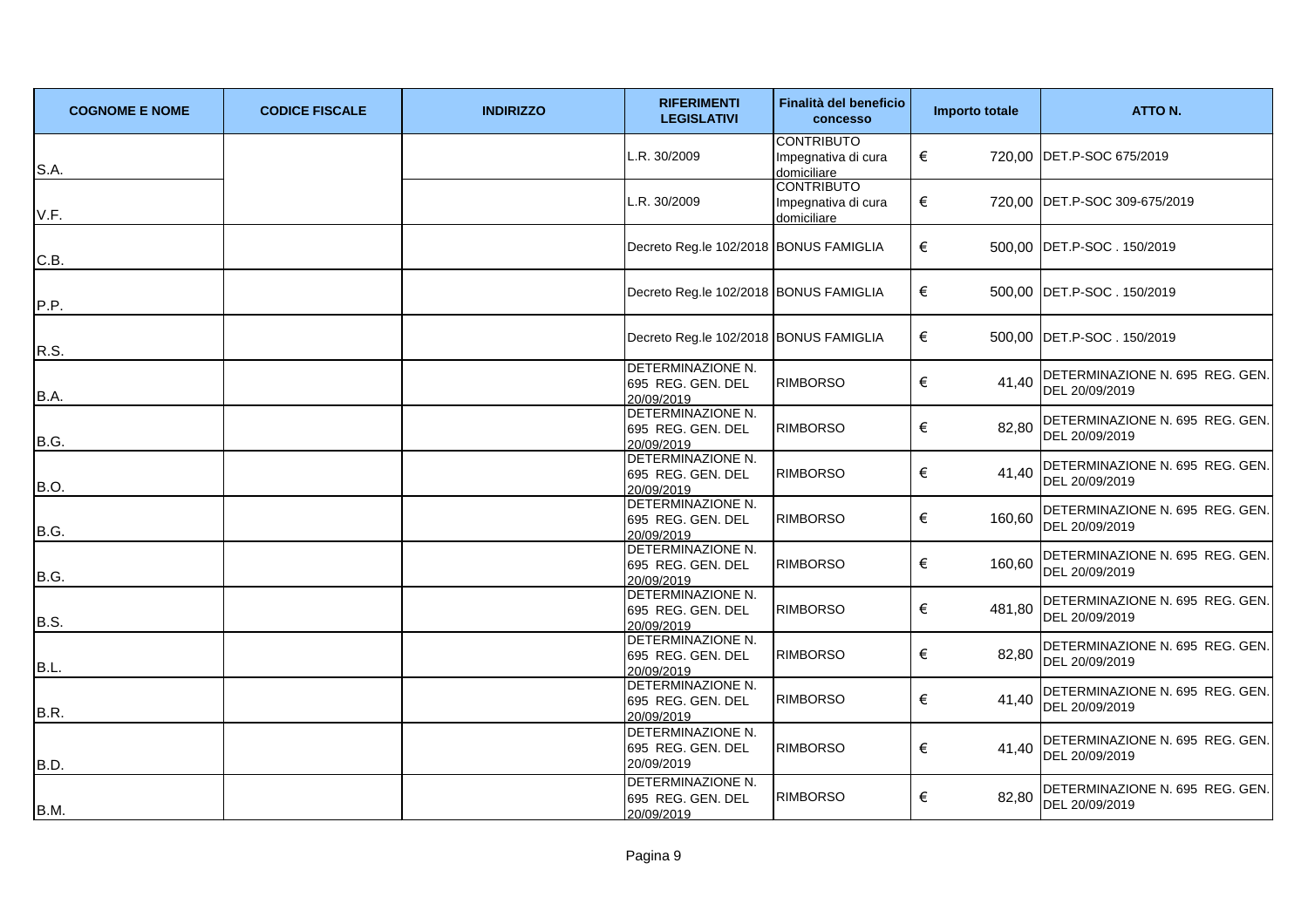| <b>COGNOME E NOME</b> | <b>CODICE FISCALE</b> | <b>INDIRIZZO</b> | <b>RIFERIMENTI</b><br><b>LEGISLATIVI</b>             | Finalità del beneficio<br>concesso | Importo totale | ATTO N.                                           |
|-----------------------|-----------------------|------------------|------------------------------------------------------|------------------------------------|----------------|---------------------------------------------------|
| B.G.                  |                       |                  | DETERMINAZIONE N.<br>695 REG. GEN. DEL<br>20/09/2019 | <b>RIMBORSO</b>                    | €<br>526,20    | DETERMINAZIONE N. 695 REG. GEN.<br>DEL 20/09/2019 |
| C.M.                  |                       |                  | DETERMINAZIONE N.<br>695 REG. GEN. DEL<br>20/09/2019 | <b>RIMBORSO</b>                    | €<br>41,40     | DETERMINAZIONE N. 695 REG. GEN.<br>DEL 20/09/2019 |
| C.G.                  |                       |                  | DETERMINAZIONE N.<br>695 REG. GEN. DEL<br>20/09/2019 | <b>RIMBORSO</b>                    | €<br>41,40     | DETERMINAZIONE N. 695 REG. GEN.<br>DEL 20/09/2019 |
| C.L.                  |                       |                  | DETERMINAZIONE N.<br>695 REG. GEN. DEL<br>20/09/2019 | <b>RIMBORSO</b>                    | €<br>82,80     | DETERMINAZIONE N. 695 REG. GEN.<br>DEL 20/09/2019 |
| C.C.                  |                       |                  | DETERMINAZIONE N.<br>695 REG. GEN. DEL<br>20/09/2019 | <b>RIMBORSO</b>                    | €<br>82,80     | DETERMINAZIONE N. 695 REG. GEN.<br>DEL 20/09/2019 |
| C.R.                  |                       |                  | DETERMINAZIONE N.<br>695 REG. GEN. DEL<br>20/09/2019 | <b>RIMBORSO</b>                    | €<br>41,40     | DETERMINAZIONE N. 695 REG. GEN.<br>DEL 20/09/2019 |
| D.G.M.                |                       |                  | DETERMINAZIONE N.<br>695 REG. GEN. DEL<br>20/09/2019 | <b>RIMBORSO</b>                    | €<br>82,80     | DETERMINAZIONE N. 695 REG. GEN.<br>DEL 20/09/2019 |
| F.F.                  |                       |                  | DETERMINAZIONE N.<br>695 REG. GEN. DEL<br>20/09/2019 | <b>RIMBORSO</b>                    | €<br>82,80     | DETERMINAZIONE N. 695 REG. GEN.<br>DEL 20/09/2019 |
| F.D.                  |                       |                  | DETERMINAZIONE N.<br>695 REG. GEN. DEL<br>20/09/2019 | <b>RIMBORSO</b>                    | €<br>82,80     | DETERMINAZIONE N. 695 REG. GEN.<br>DEL 20/09/2019 |
| F.A.P.                |                       |                  | DETERMINAZIONE N.<br>695 REG. GEN. DEL<br>20/09/2019 | <b>RIMBORSO</b>                    | €<br>41,40     | DETERMINAZIONE N. 695 REG. GEN.<br>DEL 20/09/2019 |
| G.F.                  |                       |                  | DETERMINAZIONE N.<br>695 REG. GEN. DEL<br>20/09/2019 | <b>RIMBORSO</b>                    | €<br>124,20    | DETERMINAZIONE N. 695 REG. GEN.<br>DEL 20/09/2019 |
| L.S.                  |                       |                  | DETERMINAZIONE N.<br>695 REG. GEN. DEL<br>20/09/2019 | <b>RIMBORSO</b>                    | €<br>41,40     | DETERMINAZIONE N. 695 REG. GEN.<br>DEL 20/09/2019 |
| L.I.                  |                       |                  | DETERMINAZIONE N.<br>695 REG. GEN. DEL<br>20/09/2019 | <b>RIMBORSO</b>                    | €<br>160,60    | DETERMINAZIONE N. 695 REG. GEN.<br>DEL 20/09/2019 |
| M.E.                  |                       |                  | DETERMINAZIONE N.<br>695 REG. GEN. DEL<br>20/09/2019 | <b>RIMBORSO</b>                    | €<br>82,80     | DETERMINAZIONE N. 695 REG. GEN.<br>DEL 20/09/2019 |
| M.D.                  |                       |                  | DETERMINAZIONE N.<br>695 REG. GEN. DEL<br>20/09/2019 | <b>RIMBORSO</b>                    | €<br>321,20    | DETERMINAZIONE N. 695 REG. GEN.<br>DEL 20/09/2019 |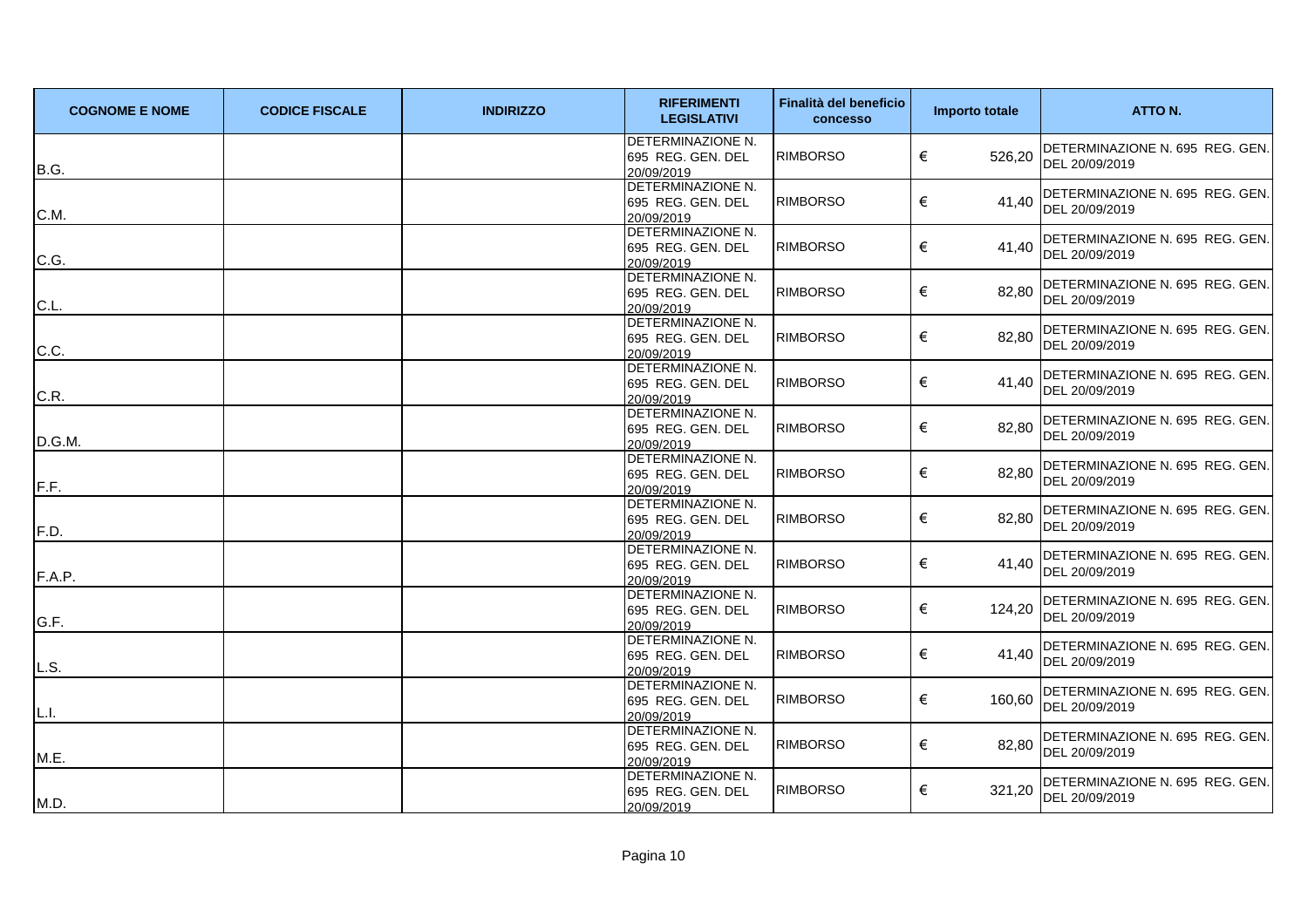| <b>COGNOME E NOME</b> | <b>CODICE FISCALE</b> | <b>INDIRIZZO</b> | <b>RIFERIMENTI</b><br><b>LEGISLATIVI</b>             | Finalità del beneficio<br>concesso | Importo totale | ATTO N.                                           |
|-----------------------|-----------------------|------------------|------------------------------------------------------|------------------------------------|----------------|---------------------------------------------------|
| M.F.                  |                       |                  | DETERMINAZIONE N.<br>695 REG. GEN. DEL<br>20/09/2019 | <b>RIMBORSO</b>                    | €<br>160,60    | DETERMINAZIONE N. 695 REG. GEN.<br>DEL 20/09/2019 |
| M.L.                  |                       |                  | DETERMINAZIONE N.<br>695 REG. GEN. DEL<br>20/09/2019 | <b>RIMBORSO</b>                    | €<br>82,80     | DETERMINAZIONE N. 695 REG. GEN.<br>DEL 20/09/2019 |
| M.M.                  |                       |                  | DETERMINAZIONE N.<br>695 REG. GEN. DEL<br>20/09/2019 | <b>RIMBORSO</b>                    | €<br>41,40     | DETERMINAZIONE N. 695 REG. GEN.<br>DEL 20/09/2019 |
| P.M.                  |                       |                  | DETERMINAZIONE N.<br>695 REG. GEN. DEL<br>20/09/2019 | <b>RIMBORSO</b>                    | €<br>41.40     | DETERMINAZIONE N. 695 REG. GEN.<br>DEL 20/09/2019 |
| P.G.                  |                       |                  | DETERMINAZIONE N.<br>695 REG. GEN. DEL<br>20/09/2019 | <b>RIMBORSO</b>                    | €<br>41,40     | DETERMINAZIONE N. 695 REG. GEN.<br>DEL 20/09/2019 |
| P.D.                  |                       |                  | DETERMINAZIONE N.<br>695 REG. GEN. DEL<br>20/09/2019 | <b>RIMBORSO</b>                    | €<br>124,20    | DETERMINAZIONE N. 695 REG. GEN.<br>DEL 20/09/2019 |
| R.R.                  |                       |                  | DETERMINAZIONE N.<br>695 REG. GEN. DEL<br>20/09/2019 | <b>RIMBORSO</b>                    | €<br>321,20    | DETERMINAZIONE N. 695 REG. GEN.<br>DEL 20/09/2019 |
| R.C.                  |                       |                  | DETERMINAZIONE N.<br>695 REG. GEN. DEL<br>20/09/2019 | <b>RIMBORSO</b>                    | €<br>41,40     | DETERMINAZIONE N. 695 REG. GEN.<br>DEL 20/09/2019 |
| R.D.                  |                       |                  | DETERMINAZIONE N.<br>695 REG. GEN. DEL<br>20/09/2019 | <b>RIMBORSO</b>                    | €<br>41,40     | DETERMINAZIONE N. 695 REG. GEN.<br>DEL 20/09/2019 |
| R.M.                  |                       |                  | DETERMINAZIONE N.<br>695 REG. GEN. DEL<br>20/09/2019 | <b>RIMBORSO</b>                    | €<br>82,80     | DETERMINAZIONE N. 695 REG. GEN.<br>DEL 20/09/2019 |
| R.P.                  |                       |                  | DETERMINAZIONE N.<br>695 REG. GEN. DEL<br>20/09/2019 | <b>RIMBORSO</b>                    | €<br>41,40     | DETERMINAZIONE N. 695 REG. GEN.<br>DEL 20/09/2019 |
| R.V.                  |                       |                  | DETERMINAZIONE N.<br>695 REG. GEN. DEL<br>20/09/2019 | <b>RIMBORSO</b>                    | €<br>41,40     | DETERMINAZIONE N. 695 REG. GEN.<br>DEL 20/09/2019 |
| R.P.                  |                       |                  | DETERMINAZIONE N.<br>695 REG. GEN. DEL<br>20/09/2019 | <b>RIMBORSO</b>                    | €<br>41,40     | DETERMINAZIONE N. 695 REG. GEN.<br>DEL 20/09/2019 |
| R.L.                  |                       |                  | DETERMINAZIONE N.<br>695 REG. GEN. DEL<br>20/09/2019 | <b>RIMBORSO</b>                    | €<br>160,60    | DETERMINAZIONE N. 695 REG. GEN.<br>DEL 20/09/2019 |
| R.L.                  |                       |                  | DETERMINAZIONE N.<br>695 REG. GEN. DEL<br>20/09/2019 | <b>RIMBORSO</b>                    | €<br>160,60    | DETERMINAZIONE N. 695 REG. GEN.<br>DEL 20/09/2019 |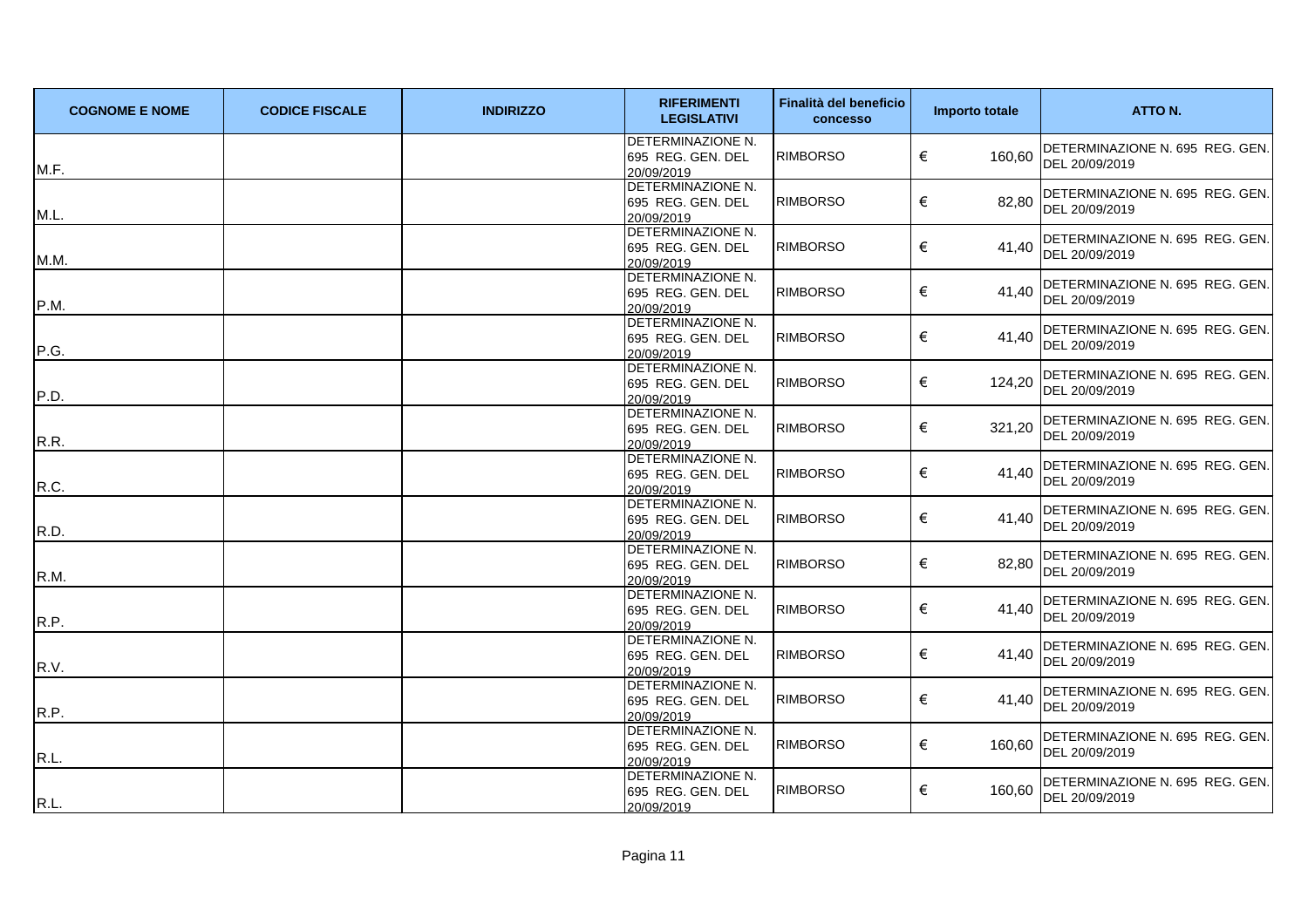| <b>COGNOME E NOME</b> | <b>CODICE FISCALE</b> | <b>INDIRIZZO</b> | <b>RIFERIMENTI</b><br><b>LEGISLATIVI</b>                    | Finalità del beneficio<br>concesso | Importo totale | ATTO N.                                           |
|-----------------------|-----------------------|------------------|-------------------------------------------------------------|------------------------------------|----------------|---------------------------------------------------|
| R.M.                  |                       |                  | DETERMINAZIONE N.<br>695 REG. GEN. DEL<br>20/09/2019        | <b>RIMBORSO</b>                    | €<br>321,20    | DETERMINAZIONE N. 695 REG. GEN.<br>DEL 20/09/2019 |
| R.M.                  |                       |                  | DETERMINAZIONE N.<br>695 REG. GEN. DEL<br>20/09/2019        | <b>RIMBORSO</b>                    | €<br>41,40     | DETERMINAZIONE N. 695 REG. GEN.<br>DEL 20/09/2019 |
| R.M.                  |                       |                  | DETERMINAZIONE N.<br>695 REG. GEN. DEL<br>20/09/2019        | <b>RIMBORSO</b>                    | €<br>321,20    | DETERMINAZIONE N. 695 REG. GEN.<br>DEL 20/09/2019 |
| R.N.                  |                       |                  | DETERMINAZIONE N.<br>695 REG. GEN. DEL<br>20/09/2019        | <b>RIMBORSO</b>                    | €<br>160,60    | DETERMINAZIONE N. 695 REG. GEN.<br>DEL 20/09/2019 |
| R.O.                  |                       |                  | DETERMINAZIONE N.<br>695 REG. GEN. DEL<br>20/09/2019        | <b>RIMBORSO</b>                    | €<br>160,60    | DETERMINAZIONE N. 695 REG. GEN.<br>DEL 20/09/2019 |
| R.S.                  |                       |                  | <b>DETERMINAZIONE N.</b><br>695 REG. GEN. DEL<br>20/09/2019 | <b>RIMBORSO</b>                    | €<br>160,60    | DETERMINAZIONE N. 695 REG. GEN.<br>DEL 20/09/2019 |
| R.T.                  |                       |                  | DETERMINAZIONE N.<br>695 REG. GEN. DEL<br>20/09/2019        | <b>RIMBORSO</b>                    | €<br>160,60    | DETERMINAZIONE N. 695 REG. GEN.<br>DEL 20/09/2019 |
| S.S.                  |                       |                  | DETERMINAZIONE N.<br>695 REG. GEN. DEL<br>20/09/2019        | <b>RIMBORSO</b>                    | €<br>41,40     | DETERMINAZIONE N. 695 REG. GEN.<br>DEL 20/09/2019 |
| S.G.                  |                       |                  | DETERMINAZIONE N.<br>695 REG. GEN. DEL<br>20/09/2019        | <b>RIMBORSO</b>                    | €<br>82,80     | DETERMINAZIONE N. 695 REG. GEN.<br>DEL 20/09/2019 |
| S.P.                  |                       |                  | DETERMINAZIONE N.<br>695 REG. GEN. DEL<br>20/09/2019        | <b>RIMBORSO</b>                    | €<br>41,40     | DETERMINAZIONE N. 695 REG. GEN.<br>DEL 20/09/2019 |
| T.S.                  |                       |                  | <b>DETERMINAZIONE N.</b><br>695 REG. GEN. DEL<br>20/09/2019 | <b>RIMBORSO</b>                    | €<br>41,40     | DETERMINAZIONE N. 695 REG. GEN.<br>DEL 20/09/2019 |
| T.G.F.                |                       |                  | DETERMINAZIONE N.<br>695 REG. GEN. DEL<br>20/09/2019        | <b>RIMBORSO</b>                    | €<br>41,40     | DETERMINAZIONE N. 695 REG. GEN.<br>DEL 20/09/2019 |
| Z.M.                  |                       |                  | DETERMINAZIONE N.<br>695 REG. GEN. DEL<br>20/09/2019        | <b>RIMBORSO</b>                    | €<br>82,80     | DETERMINAZIONE N. 695 REG. GEN.<br>DEL 20/09/2019 |
| B.P.                  |                       |                  | REG.LE 448/98                                               | CONTRIBUTO                         | €<br>151,94    | DETERMINAZIONE N. 950 REG. GEN.<br>DEL 06/12/2016 |
| B.F.                  |                       |                  | REG.LE 448/98                                               | <b>CONTRIBUTO</b>                  | €<br>152,90    | DETERMINAZIONE N. 950 REG. GEN.<br>DEL 06/12/2016 |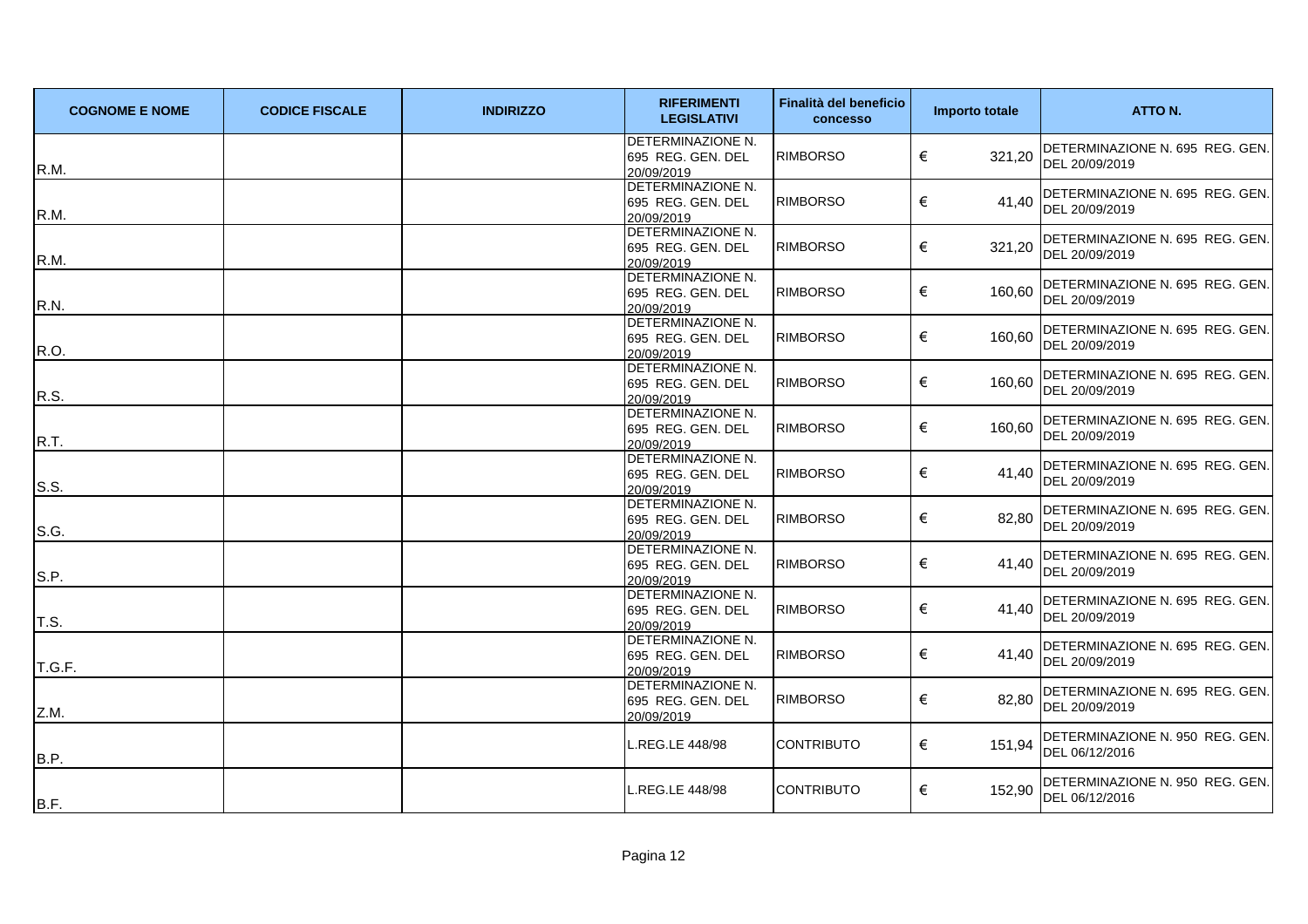| <b>COGNOME E NOME</b> | <b>CODICE FISCALE</b> | <b>INDIRIZZO</b> | <b>RIFERIMENTI</b><br><b>LEGISLATIVI</b>             | Finalità del beneficio<br><b>concesso</b> | Importo totale | ATTO N.                                            |
|-----------------------|-----------------------|------------------|------------------------------------------------------|-------------------------------------------|----------------|----------------------------------------------------|
| C.R.                  |                       |                  | REG.LE 448/98                                        | <b>CONTRIBUTO</b>                         | 327,35<br>€    | DETERMINAZIONE N. 950 REG. GEN.<br>DEL 06/12/2016  |
| C.B.                  |                       |                  | .REG.LE 448/98                                       | <b>CONTRIBUTO</b>                         | €<br>132,90    | DETERMINAZIONE N. 950 REG. GEN.<br>DEL 06/12/2016  |
| C.S.                  |                       |                  | REG.LE 448/98                                        | <b>CONTRIBUTO</b>                         | €<br>231,69    | DETERMINAZIONE N. 950 REG. GEN.<br>DEL 06/12/2016  |
| C.S.                  |                       |                  | REG.LE 448/98                                        | <b>CONTRIBUTO</b>                         | €<br>215,41    | DETERMINAZIONE N. 1028 REG.<br>GEN. DEL 17/12/2018 |
| D.C.M.                |                       |                  | .REG.LE 448/98                                       | <b>CONTRIBUTO</b>                         | €<br>164,43    | DETERMINAZIONE N. 1028 REG.<br>GEN. DEL 17/12/2018 |
| R.S.                  |                       |                  | REG.LE 448/98                                        | <b>CONTRIBUTO</b>                         | €<br>205,30    | DETERMINAZIONE N. 1028 REG.<br>GEN. DEL 17/12/2018 |
| R.T.                  |                       |                  | REG.LE 448/98                                        | <b>CONTRIBUTO</b>                         | €<br>420,87    | DETERMINAZIONE N. 1028 REG.<br>GEN. DEL 17/12/2018 |
| S.M.                  |                       |                  | REG.LE 448/98                                        | <b>CONTRIBUTO</b>                         | €<br>88,10     | DETERMINAZIONE N. 1028 REG.<br>GEN. DEL 17/12/2018 |
| T.M.                  |                       |                  | DETERMINAZIONE N.<br>586 REG. GEN. DEL<br>01/08/2019 | <b>RIMBORSO</b>                           | €<br>45,00     | DETERMINAZIONE N. 586 REG. GEN.<br>DEL 01/08/2019  |
| L.D.                  |                       |                  | DETERMINAZIONE N.<br>494 /2019                       | CONTRIBUTO                                | €              | 3.500,00 DETERMINAZIONE N. 494 /2019               |
|                       |                       |                  |                                                      |                                           |                |                                                    |
|                       |                       |                  |                                                      |                                           |                |                                                    |
|                       |                       |                  |                                                      |                                           |                |                                                    |
|                       |                       |                  |                                                      |                                           |                |                                                    |
|                       |                       |                  |                                                      |                                           |                |                                                    |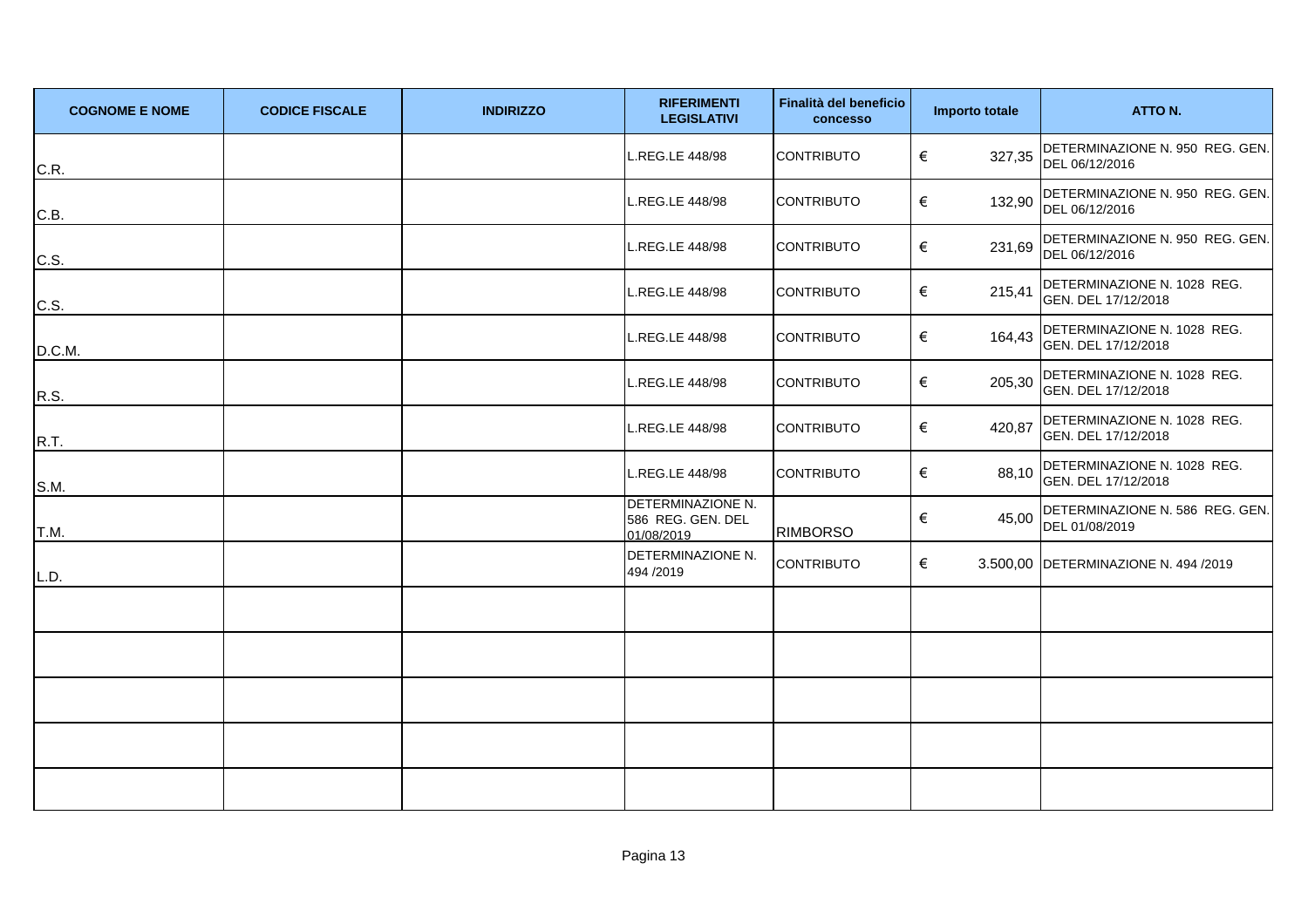### **ATTIVITA' SPORTIVE E RICREATIVE**

| <b>DENOMINAZIONE</b>                                 | <b>PARTITA IVA</b>  | <b>NATURA</b><br><b>GIURIDICA</b> | <b>INDIRIZZO</b>                           | <b>CITTA'</b>  | finalità del<br>beneficio<br><b>concesso</b> | <b>IMPORTO</b><br><b>TOTALE</b> | ATTO N.                       |
|------------------------------------------------------|---------------------|-----------------------------------|--------------------------------------------|----------------|----------------------------------------------|---------------------------------|-------------------------------|
|                                                      |                     |                                   |                                            |                |                                              | €<br>534,34                     |                               |
| AGESCI - GRUPPO SCOUT ASIAGO                         | <b>ASSOCIAZIONE</b> |                                   | 93014360247 VIA MATTEOTTI C/O CENTRASIAGO  |                | <b>CONTRIBUTO</b>                            |                                 | DET. R.G. 13 DEL 04/01/2019   |
| AGESCI - GRUPPO SCOUT ASIAGO                         | <b>ASSOCIAZIONE</b> |                                   | 93014360247 VIA MATTEOTTI C/O CENTRASIAGO  |                | <b>CONTRIBUTO</b>                            | €<br>380,67                     | DET. R.G. 1028 DEL 29/12/2017 |
| ASS. NAZIONALE DEL FANTE                             | <b>ASSOCIAZIONE</b> |                                   | 80025580244 CONTRA' DEI BURCI, 14/B        | <b>VICENZA</b> | <b>CONTRIBUTO</b>                            | € 1.178,75                      | DET. R.G. 324 DEL 10/04/2019  |
| ASS. NAZIONALE DEL FANTE - VICENZA                   | <b>ASSOCIAZIONE</b> |                                   | 80025580244 CONTRA' DEI BURCI, 14/B        | <b>VICENZA</b> | <b>CONTRIBUTO</b>                            | € 4.200,00                      | DET. R.G. 324 DEL 10/04/2019  |
| ASSOCIAZIONE MUSICA ALTOPIANO ASIAGO ASSOCIAZIONE    |                     |                                   | 3641750249 VIA CODA, 34                    | <b>ASIAGO</b>  | <b>CONTRIBUTO</b>                            | €<br>174,07                     | DET. R.G. 1028 DEL 29/12/2017 |
| COMITATO GENITORI DELL'ISTITUTO COMPRECOMITATO       |                     |                                   | 91043510246 VIA BERTACCHI 14               | <b>ASIAGO</b>  | <b>CONTRIBUTO</b>                            | €<br>500,00                     | DET. R.G. 289 DEL 26/03/2018  |
| COMITATO GENITORI DELL'ISTITUTO COMPRECOMITATO       |                     |                                   | 91043510246 VIA BERTACCHI 14               | <b>ASIAGO</b>  | <b>CONTRIBUTO</b>                            | € $1.000,00$                    | DET. R.G. 347 DEL 16/04/2019  |
| <b>CORO ASIAGO</b>                                   | <b>ASSOCIAZIONE</b> |                                   | 2976090247 VIA CERESARA, 1                 | <b>ASIAGO</b>  | <b>CONTRIBUTO</b>                            | €<br>456,32                     | DET. R.G. 13 DEL 04/01/2019   |
| <b>FESTIVAL E.V</b>                                  | <b>ASSOCIAZIONE</b> |                                   | LIBERA DA PARTITAKAAGANGER STR. 8          |                | Eching Am ArCONTRIBUTO                       | € 2.000,00                      | DET. R.G. 325 DEL 10/04/2019  |
| <b>GRUPPO SPELEOLOGICO SETTECOMUNI</b>               | <b>ASSOCIAZIONE</b> |                                   | 93002020241 VIA F. BARACCA, 2              | <b>ASIAGO</b>  | <b>CONTRIBUTO</b>                            | €<br>465,26                     | DET. R.G. 1028 DEL 29/12/2017 |
| <b>GRUPPO SPELEOLOGICO SETTECOMUNI</b>               | <b>ASSOCIAZIONE</b> |                                   | 93002020241 VIA F. BARACCA, 2              | <b>ASIAGO</b>  | <b>CONTRIBUTO</b>                            | €<br>529,34                     | DET.R.G.13 DEL 04/01/2019     |
| PARROCCHIA S. MATTEO A. GESTIONE CINEMENTE RELIGIOSO |                     |                                   | PIAZZA REGGENZA, 16                        | <b>ASIAGO</b>  | <b>CONTRIBUTO</b>                            | €<br>500,00                     | DET. R.G. 288 DEL 26/03/2018  |
| SCHOLA CANTORUM S. MATTEO                            | <b>ASSOCIAZIONE</b> |                                   | 93009510244 VIA MATTEOTTI 27 (PATRO ASIAGO |                | <b>CONTRIBUTO</b>                            | €<br>500,00                     | DET. R.G. 591 DEL 31/07/2018  |
| Z.M.                                                 | PERSONA FISICA      |                                   |                                            |                | <b>RIMBORSO</b>                              | $\in$<br>230,90                 | DET. R.G. 1 DEL 03/01/2019    |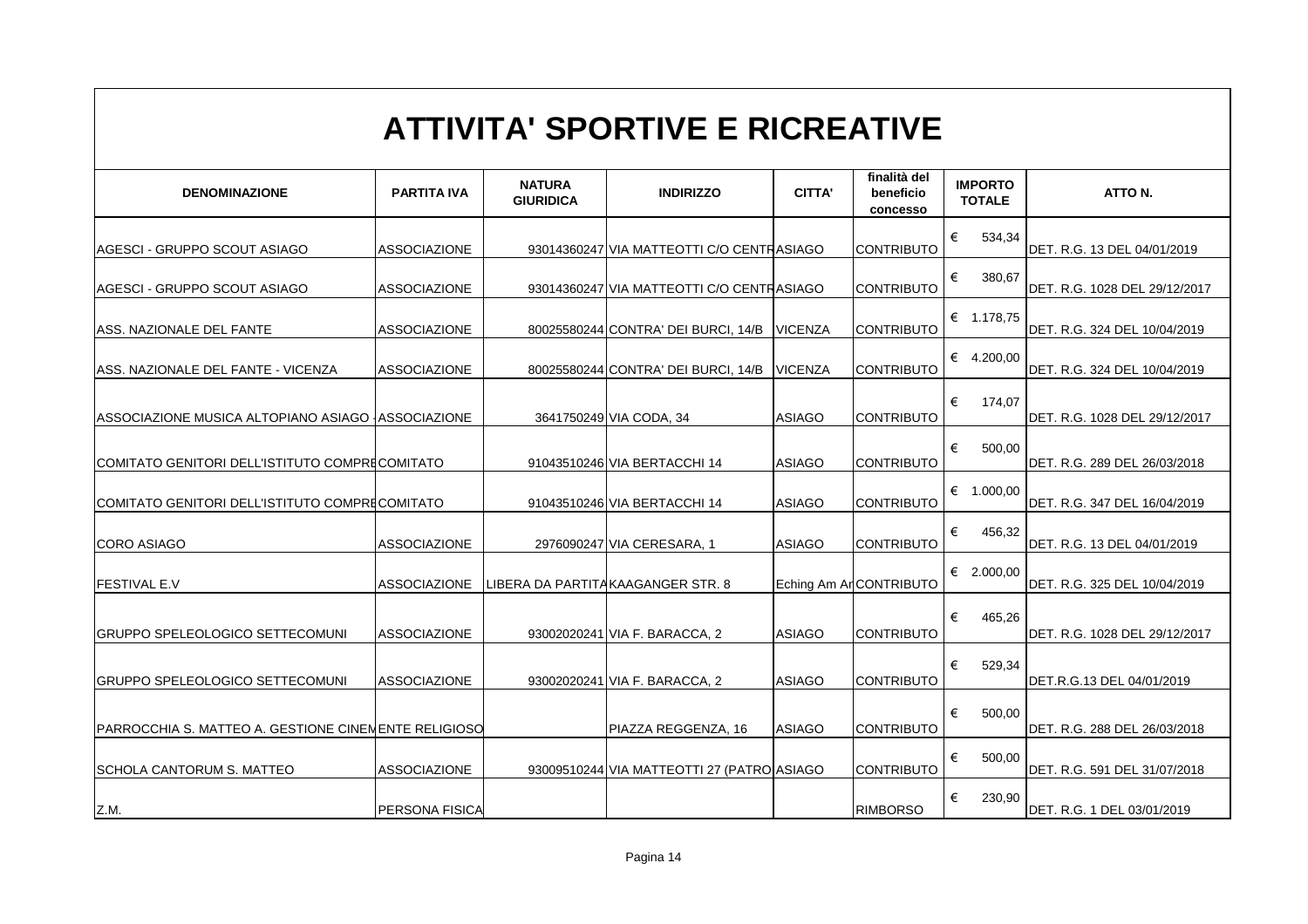| <b>DENOMINAZIONE</b>             | <b>PARTITA IVA</b>  | <b>NATURA</b><br><b>GIURIDICA</b> | <b>INDIRIZZO</b>                          | <b>CITTA'</b> | finalità del<br>beneficio<br>concesso | <b>IMPORTO</b><br><b>TOTALE</b> | ATTO N.                                |
|----------------------------------|---------------------|-----------------------------------|-------------------------------------------|---------------|---------------------------------------|---------------------------------|----------------------------------------|
| ASS.NE TURISTICA PRO LOCO ASIAGO | <b>ASSOCIAZIONE</b> |                                   | 3233770241 PIAZZA II RISORGIMENTO, ASIAGO |               | <b>CONTRIBUTO</b>                     | € 4.000,00                      | DET. R.G. 1009 DEL 13/12/18            |
| ASS.NE TURISTICA PRO LOCO ASIAGO | <b>ASSOCIAZIONE</b> |                                   | 3233770241 PIAZZA II RISORGIMENTO, ASIAGO |               | <b>CONTRIBUTO</b>                     | € 4.000,00                      | DET. R.G. 1009 DEL 13/12/18            |
| ASS.NE TURISTICA PRO LOCO ASIAGO | <b>ASSOCIAZIONE</b> |                                   | 3233770241 PIAZZA II RISORGIMENTO, ASIAGO |               | CONTRIBUTO                            | € 2.500,00                      | DET. R.G. 45 DEL 10/01/17              |
| ASS.NE TURISTICA PRO LOCO ASIAGO | <b>ASSOCIAZIONE</b> |                                   | 3233770241 PIAZZA II RISORGIMENTO, ASIAGO |               | CONTRIBUTO                            | € 4.400,00                      | DET. R.G. 942 DEL 07/12/17             |
| <b>GOLF EXPERIENCE SRL</b>       | <b>DITTA</b>        |                                   | 2105810226 VIA DEL BRENNERO 139           | <b>TRENTO</b> | CONTRIBUTO                            |                                 | € 12.000,00 DET. R.G. 905 DEL 28/11/17 |
| <b>GOLF EXPERIENCE SRL</b>       | <b>DITTA</b>        |                                   | 2105810226 VIA DEL BRENNERO 139           | <b>TRENTO</b> | <b>CONTRIBUTO</b>                     |                                 | € 14.000,00 DET. R.G. 905 DEL 28/11/17 |
|                                  |                     |                                   |                                           |               |                                       |                                 |                                        |
|                                  |                     |                                   |                                           |               |                                       |                                 |                                        |
|                                  |                     |                                   |                                           |               |                                       |                                 |                                        |
|                                  |                     |                                   |                                           |               |                                       |                                 |                                        |
|                                  |                     |                                   |                                           |               |                                       |                                 |                                        |
|                                  |                     |                                   |                                           |               |                                       |                                 |                                        |
|                                  |                     |                                   |                                           |               |                                       |                                 |                                        |
|                                  |                     |                                   |                                           |               |                                       |                                 |                                        |
|                                  |                     |                                   |                                           |               |                                       |                                 |                                        |
|                                  |                     |                                   |                                           |               |                                       |                                 |                                        |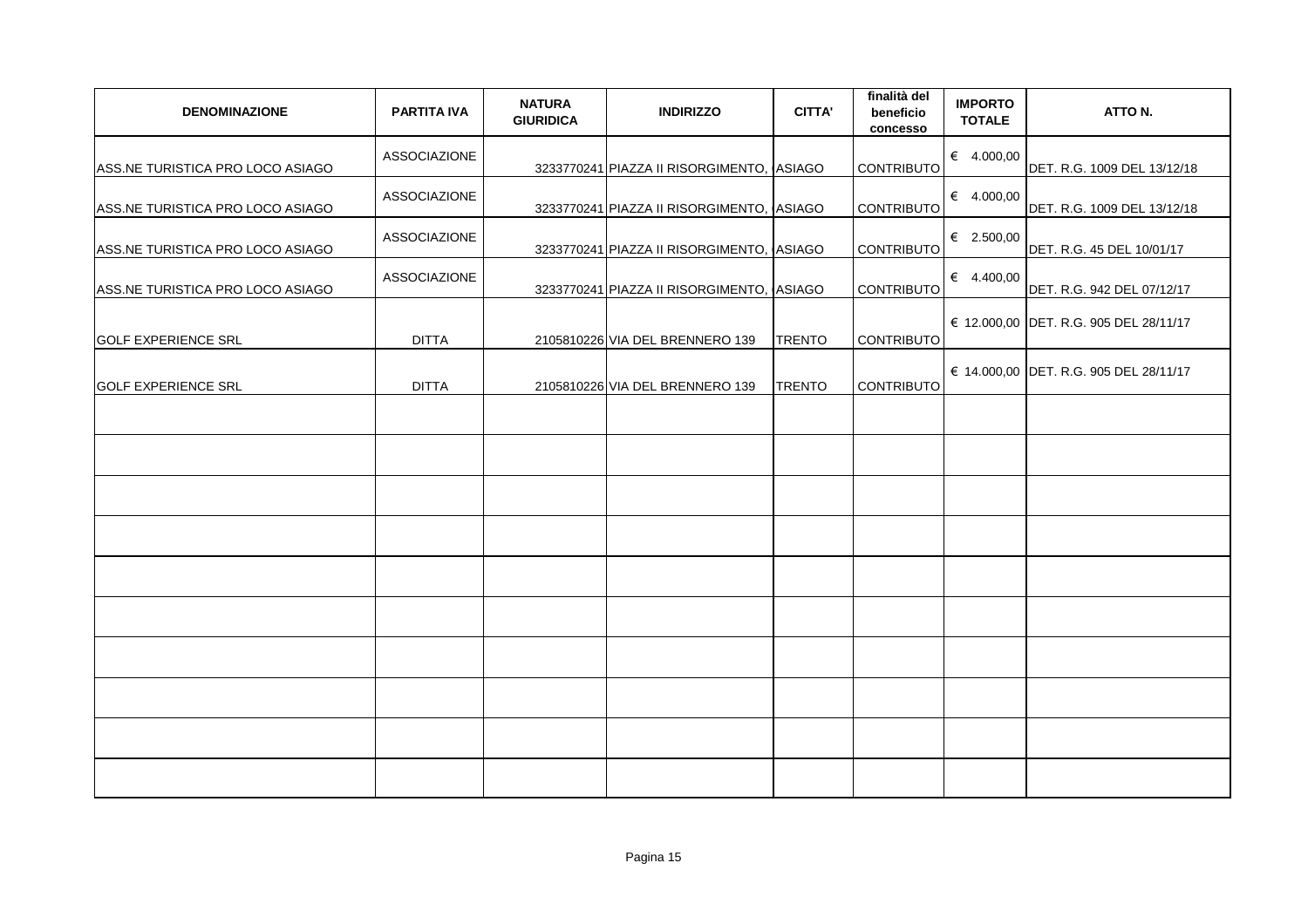#### **DENOMINAZIONE PARTITA IVA NATURA GIURIDICA INDIRIZZO CITTA' finalità del beneficio concesso IMPORTO TOTALE ATTO N.** ISTITUTO COMPRENSIVO DI ASIAGO 84006250249 SCOLASTICO ISTITUTO VIA BERTACCHI, 14 ASIAGO CONTRIBUTO DETERMINAZIONE N. 51 €7.500,00 REG. GEN. 11/19 ISTITUTO COMPRENSIVO DI ASIAGO 84006250249 SCOLASTICO **ISTITUTO** VIA BERTACCHI, 14 ASIAGO CONTRIBUTO DETERMINAZIONE N. 51 €7.500,00 REG. GEN. 11/19 ISTITUTO COMPRENSIVO DI ASIAGO 84006250249 SCOLASTICO **ISTITUTO** VIA BERTACCHI, 14 ASIAGO CONTRIBUTO DETERMINAZIONE N. 128 €3.960,00 REG. GEN. 02/2019 **INTERVENTI VARI**